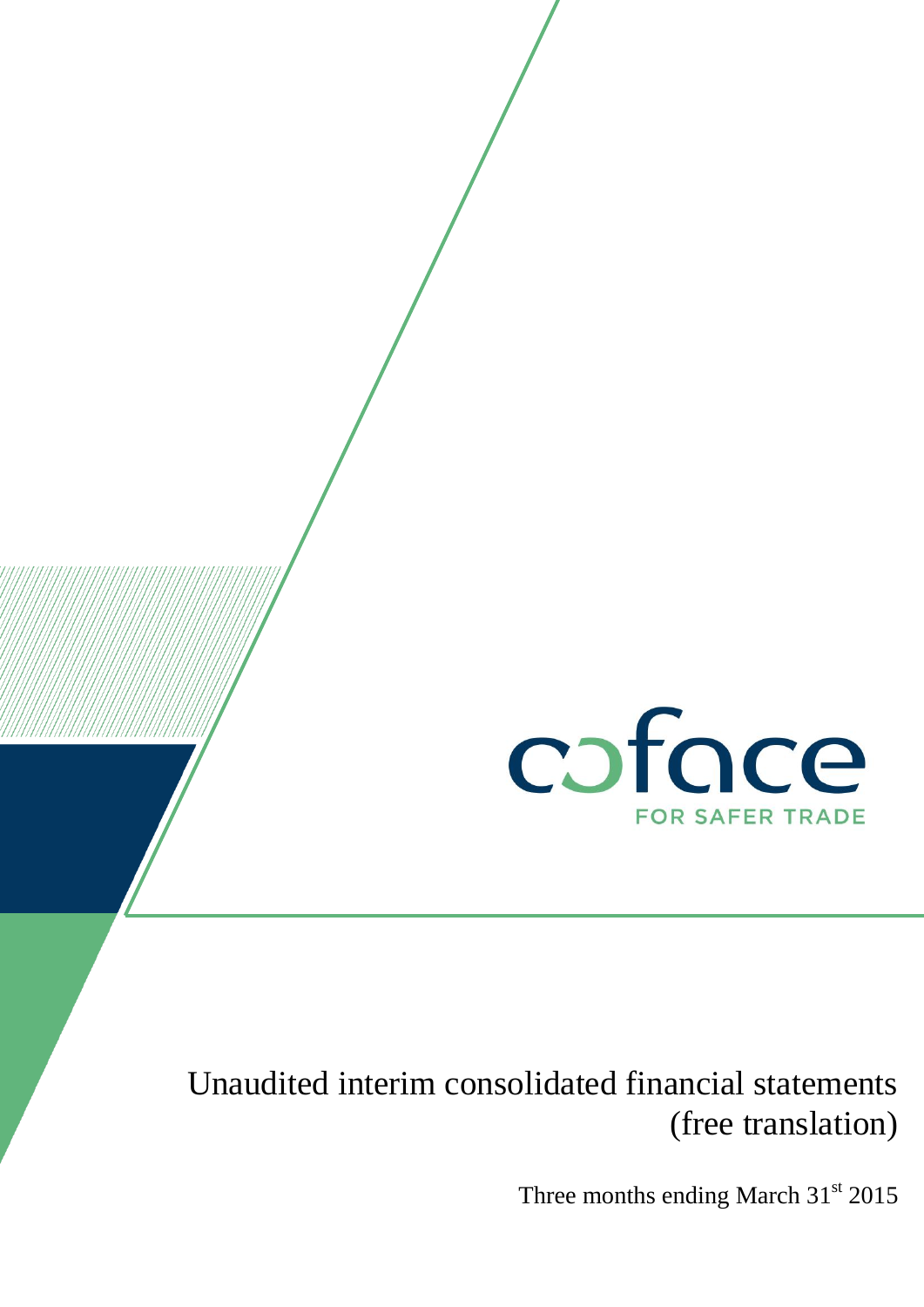#### **CONTENTS**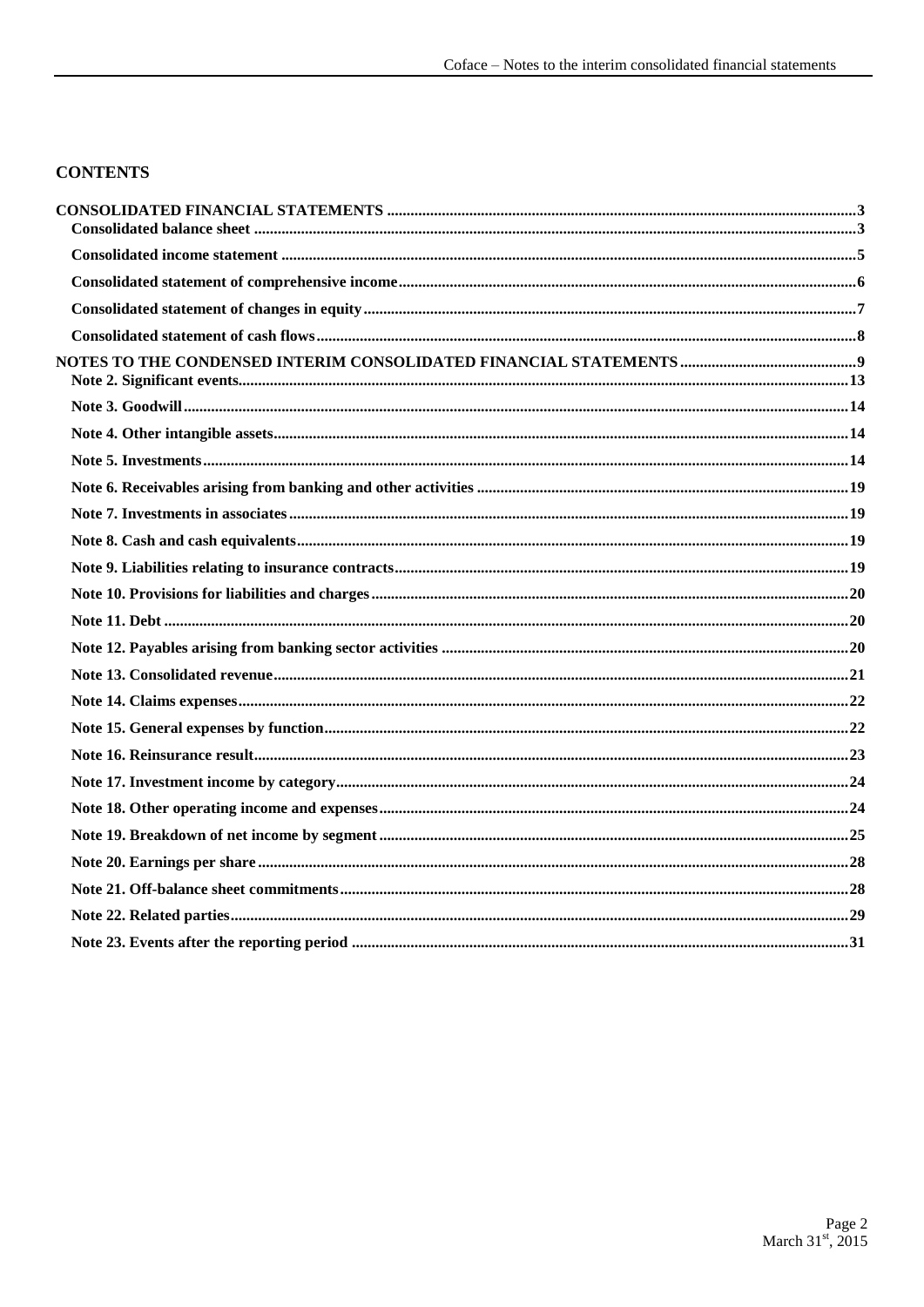# <span id="page-2-0"></span>**CONSOLIDATED FINANCIAL STATEMENTS**

## <span id="page-2-1"></span>**Consolidated balance sheet**

(in thousands of euros)

| <b>ASSETS</b>                                                 | <b>Notes</b>   | March 31, 2015 Dec. 31, 2014* |           |
|---------------------------------------------------------------|----------------|-------------------------------|-----------|
|                                                               |                |                               |           |
| <b>Intangible assets</b>                                      |                | 231,972                       | 231,968   |
| Goodwill                                                      | 3              | 155,831                       | 154,515   |
| Other intangible assets                                       | 4              | 76,141                        | 77,453    |
|                                                               |                |                               |           |
| <b>Insurance business investments</b>                         | 5              | 2,768,018                     | 2,677,731 |
| Investment property                                           | 5              | 923                           | 923       |
| Held-to-maturity securities                                   | 5              | 6,929                         | 6,872     |
| Available-for-sale securities                                 | 5              | 2,549,028                     | 2,324,682 |
| Trading securities                                            | 5              | 35,655                        | 30,864    |
| Derivatives                                                   | 5              | 2,871                         | 2,834     |
| Loans and receivables                                         | 5              | 172,612                       | 311,556   |
| Receivables arising from banking and other activities         | 6              | 2,371,742                     | 2,244,262 |
| <b>Investments in associates</b>                              | $\overline{7}$ | 19,223                        | 19,001    |
| Reinsurers' share of insurance liabilities                    |                | 349,697                       | 329,163   |
|                                                               |                |                               |           |
| Other assets                                                  |                | 1,000,833                     | 806,282   |
| Buildings used in the business and other property, plant and  |                | 69,042                        | 67,708    |
| equipment                                                     |                |                               |           |
| Deferred acquisition costs                                    |                | 54,470                        | 43,171    |
| Deferred tax assets                                           |                | 55,091                        | 33,939    |
| Receivables arising from insurance and reinsurance operations |                | 602,905                       | 453,415   |
| Trade receivables arising from other activities               |                | 22,064                        | 17,762    |
| Current tax receivables                                       |                | 53,671                        | 43,238    |
| Other receivables                                             |                | 143,590                       | 147,049   |
| Cash and cash equivalents                                     | 8              | 355,257                       | 278,624   |
|                                                               |                |                               |           |
| <b>TOTAL ASSETS</b>                                           |                | 7,096,742                     | 6,587,031 |

*\* The Group applied IFRIC 21 "Levies" retrospectively at the 1st of January 2014. Consequently, 2014 comparative financial statements have been restated (Cf. Note 1 Reconciliation of the published and restated financial statements March 2014 and December 2014).*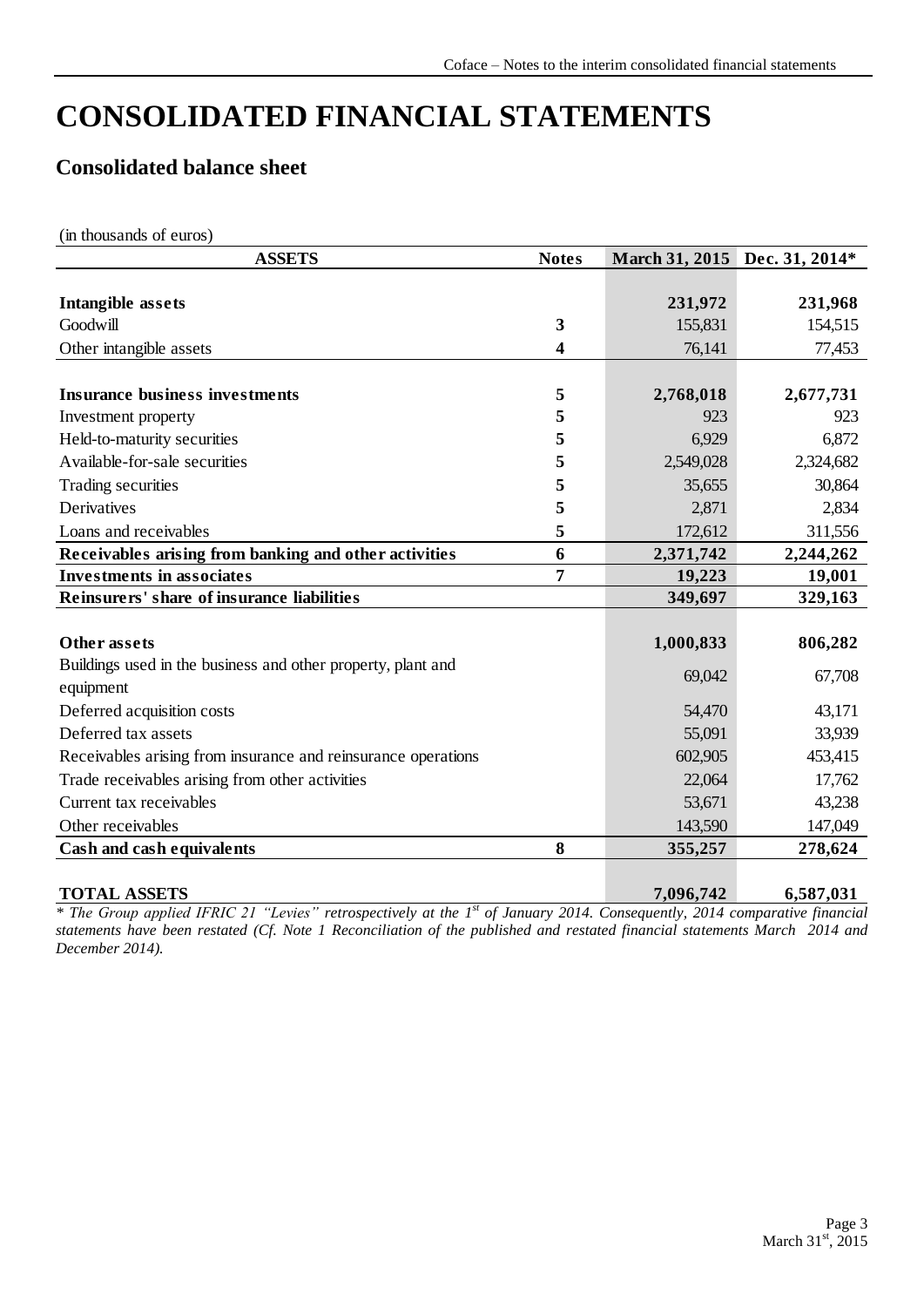| (in thousands of euros)                                    |                  |                |                |
|------------------------------------------------------------|------------------|----------------|----------------|
| <b>EQUITY AND LIABILITIES</b>                              | <b>Notes</b>     | March 31, 2015 | Dec. 31, 2014* |
|                                                            |                  |                |                |
| Equity attributable to owners of the parent                |                  | 1,812,549      | 1,717,798      |
| Share capital                                              |                  | 786,241        | 786,241        |
| Additional paid-in capital                                 |                  | 422,831        | 422,831        |
| Retained earnings                                          |                  | 444,092        | 318,498        |
| Other comprehensive income                                 |                  | 119,074        | 65,201         |
| Consolidated net income for the year                       |                  | 40,311         | 125,025        |
|                                                            |                  |                |                |
| Non-controlling interests                                  |                  | 6,904          | 6,737          |
|                                                            |                  |                |                |
| <b>Total equity</b>                                        |                  | 1,819,453      | 1,724,534      |
|                                                            |                  |                |                |
| Provisions for liabilities and charges                     | 10               | 120,601        | 117,792        |
|                                                            |                  |                |                |
| <b>Financing liabilities</b>                               |                  | 382,215        | 395,123        |
| Financing liabilities due to banking sector companies      | 11               | 382,215        | 395,123        |
|                                                            |                  |                |                |
| Liabilities relating to insurance contracts                | $\boldsymbol{9}$ | 1,597,357      | 1,472,180      |
|                                                            |                  |                |                |
| Payables arising from banking sector activities            | 12               | 2,337,268      | 2,217,782      |
| Amounts due to banking sector companies                    |                  | 363,060        | 300,706        |
| Amounts due to customers of banking sector companies       |                  | 323,917        | 379,016        |
| Debt securities                                            |                  | 1,650,291      | 1,538,060      |
|                                                            |                  |                |                |
| <b>Other liabilities</b>                                   |                  | 839,848        | 659,619        |
| Deferred tax liabilities                                   |                  | 147,018        | 128,463        |
| Payables arising from insurance and reinsurance operations |                  | 282,328        | 176,628        |
| Current taxes payable                                      |                  | 140,594        | 97,058         |
| Derivative instruments with a negative fair value          |                  | 18,870         | 16,037         |
| Other payables                                             |                  | 251,038        | 241,434        |
|                                                            |                  |                |                |
| <b>TOTAL EQUITY AND LIABILITIES</b>                        |                  | 7,096,742      | 6,587,031      |

*\* see Note 1 – Restatements due to IFRIC21*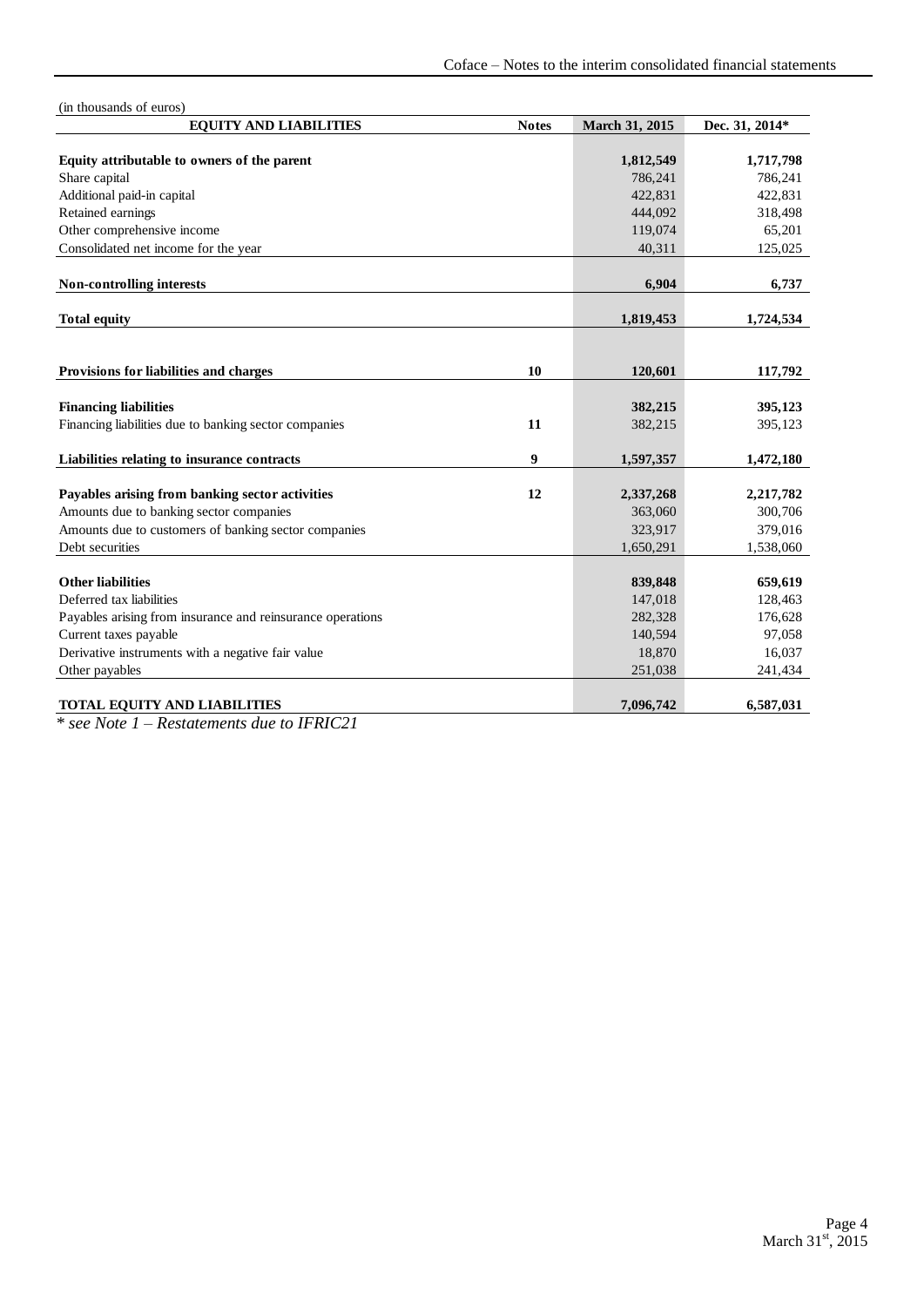## <span id="page-4-0"></span>**Consolidated income statement**

|                                                                         | <b>Notes</b> | March 31, 2015     | March 31, 2014*    |
|-------------------------------------------------------------------------|--------------|--------------------|--------------------|
|                                                                         |              |                    |                    |
| Revenue<br>Gross written premiums                                       | 13           | 389,585<br>368,004 | 370,004<br>345,007 |
| Premium refunds                                                         |              | (19, 119)          | (22,359)           |
| Net change in unearned premium provisions                               |              | (41,950)           | (35, 130)          |
| <b>Earned premiums</b>                                                  | 13           | 306,935            | 287,518            |
| Fee and commission income                                               | 13           | 36,717             | 35,634             |
| Net income from banking activities                                      | 13           | 18,234             | 16,350             |
| Cost of risk                                                            |              | (630)              | (743)              |
| Revenue or income from other activities                                 | 13           | 27,699             | 30,502             |
| Investment income, net of management expenses                           |              | 9,562              | 6,769              |
| Gains and losses on disposals of investments                            |              | 3,398              | 2,314              |
| Investment income, net of management expenses (excluding finance costs) | 17           | 12,960             | 9,083              |
| Total revenue and income from ordinary activities                       |              | 401,915            | 378,344            |
| Claims expenses                                                         | 14           | (152,746)          | (137,236)          |
| Expenses from banking activities, excluding cost of risk                |              | (3,328)            | (2,874)            |
| Expenses from other activities                                          |              | (11, 532)          | (12,239)           |
| Income from ceded reinsurance                                           | 16           | 54,959             | (2,519)            |
| Expenses from ceded reinsurance                                         | 16           | (68,082)           | (72,271)           |
| Income and expenses from ceded reinsurance                              | 16           | (13, 123)          | (24,299)           |
| Policy acquisition costs                                                | 15           | (74,918)           | (65,234)           |
| Administrative costs                                                    | 15           | (63, 404)          | (61,799)           |
| Other current operating expenses                                        | 15           | (20,241)           | (20, 668)          |
| <b>Total current income and expenses</b>                                |              | (339,292)          | (324, 350)         |
| <b>CURRENT OPERATING INCOME</b>                                         |              | 62,623             | 53,994             |
| Other operating expenses                                                | 18           | (2,131)            | (1,396)            |
| Other operating income                                                  | 18           | 16                 | 3                  |
| <b>OPERATING INCOME</b>                                                 |              | 60,508             | 52,601             |
| Finance costs                                                           |              | (4,664)            | (594)              |
| Share in net income of associates                                       |              | 222                | 332                |
| Income tax expense                                                      |              | (15,656)           | (15,825)           |
| <b>CONSOLIDATED NET INCOME BEFORE NON-</b>                              |              |                    |                    |
| <b>CONTROLLING INTERESTS</b>                                            |              | 40,410             | 36,515             |
| Non-controlling interests                                               |              | (99)               | (307)              |
| NET INCOME FOR THE YEAR                                                 |              | 40,311             | 36,207             |
| Earnings per share $(\epsilon)$                                         | 20           | 0.26               | 0.23               |
| Diluted earnings per share $(\epsilon)$                                 | 20           | 0.26               | 0.23               |

*\*see Note 1 – Restatements due to IFRIC21*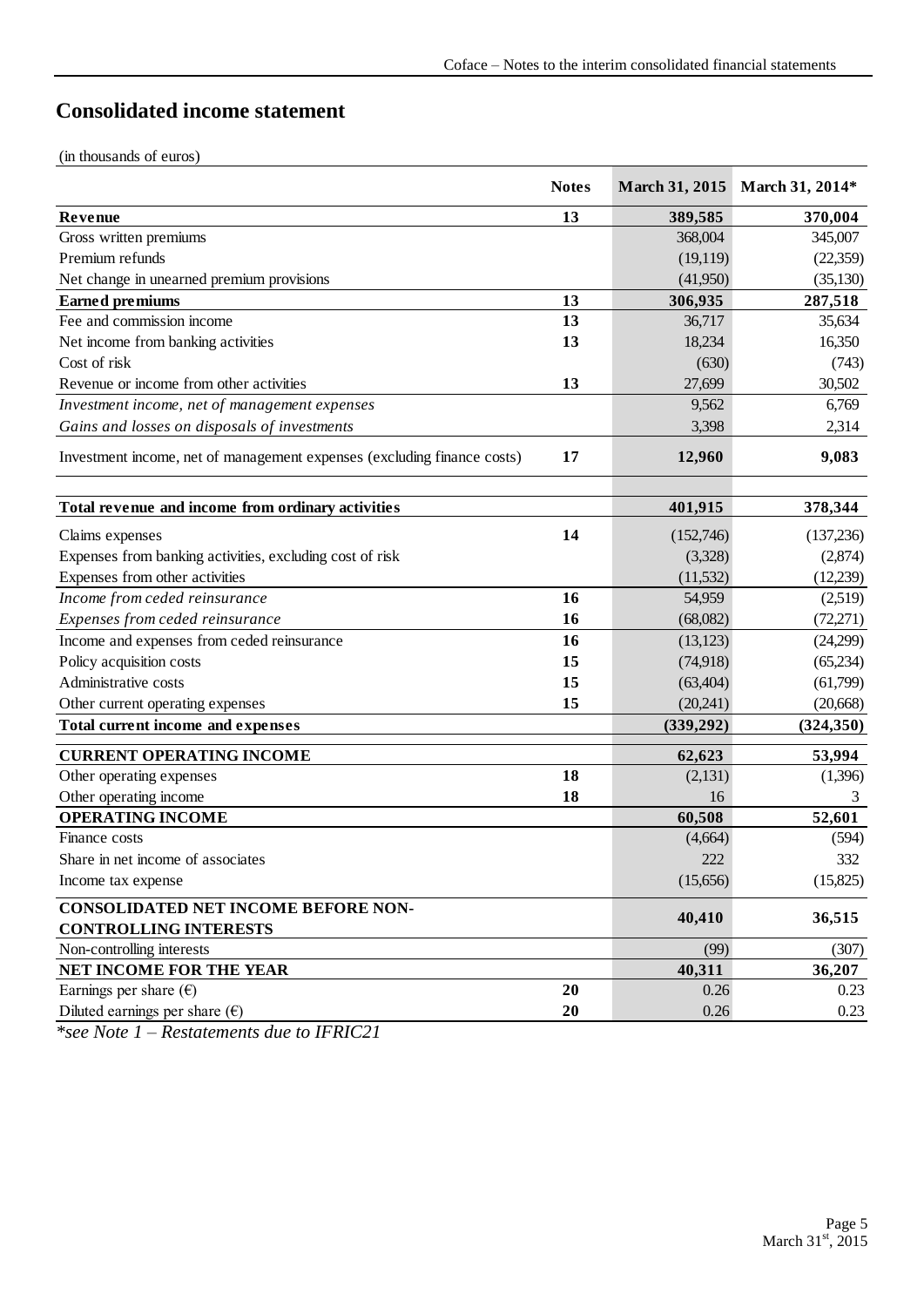## <span id="page-5-0"></span>**Consolidated statement of comprehensive income**

(in thousands of euros)

|                                                               | <b>Notes</b> | March 31,<br>2015 | March 31,<br>2014* |
|---------------------------------------------------------------|--------------|-------------------|--------------------|
| Net income for the period                                     |              | 40,311            | 36,207             |
| Non-controlling interests                                     |              | 99                | 307                |
| Other comprehensive income                                    |              |                   |                    |
| Currency translation differences reclassifiable to income     |              | 26,912            | 2,429              |
| Reclassified to income                                        |              | (0)               | (0)                |
| Recognized in equity                                          |              | 26,912            | 2,429              |
| Fair value adjustments on available-for-sale financial assets | 5            | 26,916            | 8,746              |
| Reclassified to income $-gross$                               |              | (4,201)           | (2,380)            |
| Reclassified to income $-$ tax effect                         |              | 521               | 835                |
| Recognized in equity – reclassifiable to income – gross       |              | 45,107            | 15,621             |
| Recognized in equity – reclassifiable to income – tax effect  |              | (14,511)          | (5,330)            |
| Fair value adjustments on employee benefit obligations        |              | $\mathbf 0$       | (0)                |
| Other comprehensive income for the period, net of tax         |              | 53,828            | 11,175             |
| Total comprehensive income for the period                     |              | 94,238            | 47,688             |
| - attributable to owners of the parent                        |              | 94,184            | 47,285             |
| - attributable to non-controlling interests                   |              | 54                | 404                |

*\*see Note 1 – Restatements due to IFRIC21*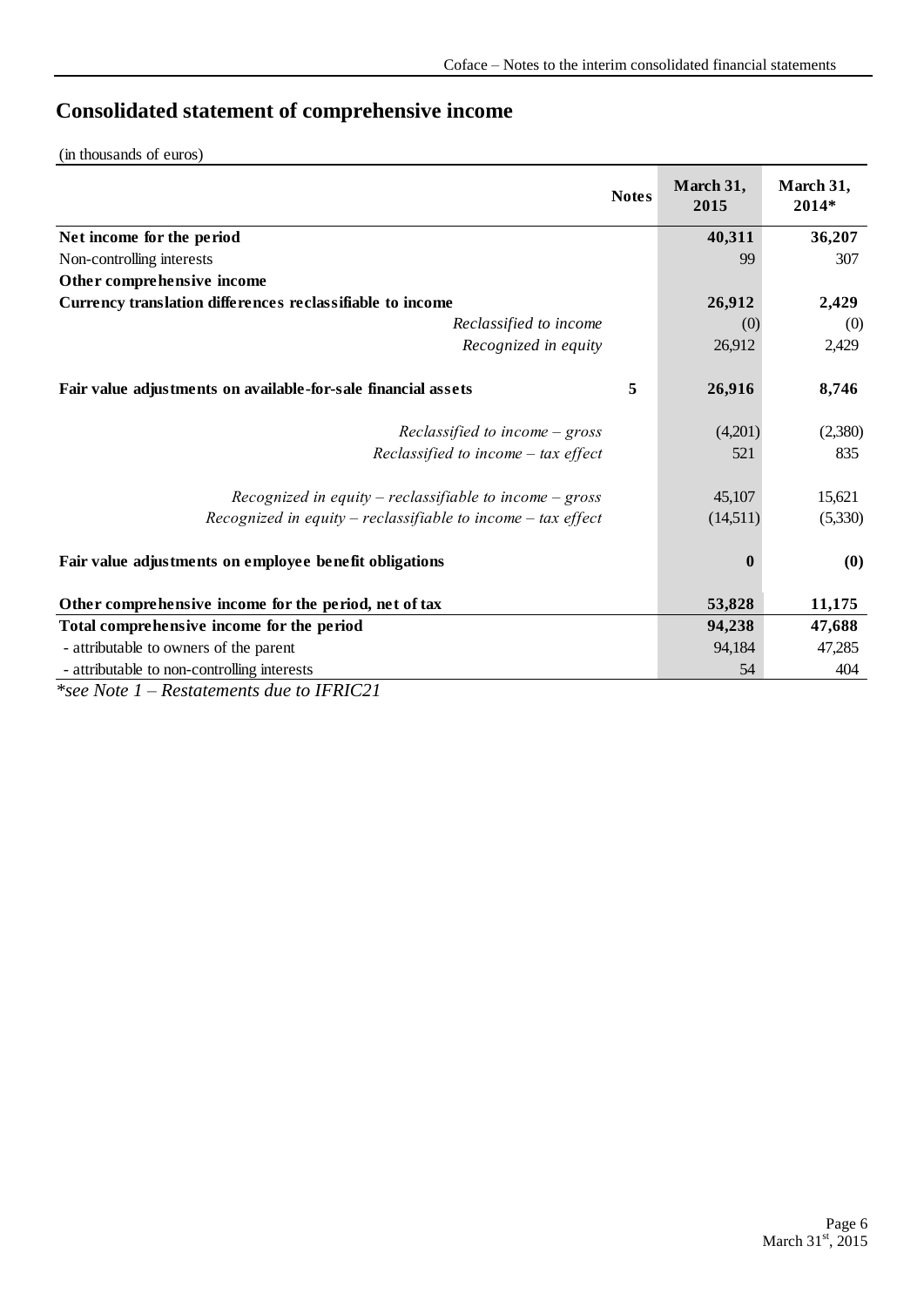## **Consolidated statement of changes in equity**

(in thousands of euros)

<span id="page-6-0"></span>

|                                                                                          |                |                         |                                 |                           |                                               | Other comprehensive income                |                                                   |                                           |                                                                |                                  |                        |
|------------------------------------------------------------------------------------------|----------------|-------------------------|---------------------------------|---------------------------|-----------------------------------------------|-------------------------------------------|---------------------------------------------------|-------------------------------------------|----------------------------------------------------------------|----------------------------------|------------------------|
|                                                                                          | <b>Notes</b>   | <b>Share</b><br>capital | <b>Consolidated</b><br>reserves | <b>Treasury</b><br>shares | Foreign<br>currency<br>translation<br>reserve | Reclassifiable<br>revaluation<br>reserves | Non-<br>reclassifiable<br>revaluation<br>reserves | <b>Net</b><br>income<br>for the<br>period | <b>Equity</b><br>attributable<br>to owners<br>of the<br>parent | Non-<br>controlling<br>interests | <b>Total</b><br>equity |
| <b>Equity at December 31, 2013</b>                                                       |                | 784,207                 | 841,834                         |                           | (33,962)                                      | 75,930                                    |                                                   | $(15,211)$ $127,439$                      | 1,780,239                                                      | 13,089                           | 1,793,327              |
| Equity at January 1st, 2014 restated IFRIC 21                                            |                | 784,207                 | 842,271                         |                           | (33,962)                                      | 75,930                                    |                                                   | $(15,211)$ 127,439                        | 1,780,675                                                      | 13,089                           | 1,793,764              |
| Capital increase                                                                         |                | 2,034                   | 1,352                           |                           |                                               |                                           |                                                   |                                           | 3,386                                                          |                                  | 3,386                  |
| 2013 net income to be appropriated                                                       |                |                         | 127,439                         |                           |                                               |                                           |                                                   | (127, 439)                                |                                                                |                                  | $\Omega$               |
| Special dividend paid to Natixis (issue premium)                                         |                |                         | (226,983)                       |                           |                                               |                                           |                                                   |                                           | (226,983)                                                      |                                  | (226,983)              |
| Payment of 2013 dividends in 2014                                                        |                |                         | (1,868)                         |                           |                                               |                                           |                                                   |                                           | (1,868)                                                        | (760)                            | (2,628)                |
| <b>Total transactions with owners</b>                                                    |                | 2,034                   | (100, 060)                      | $\bf{0}$                  | $\bf{0}$                                      | $\bf{0}$                                  |                                                   | 0(127, 439)                               | (225, 465)                                                     | (760)                            | (226, 225)             |
| 2014 net income restated IFRIC 21                                                        |                |                         |                                 |                           |                                               |                                           |                                                   | 125,025                                   | 125,025                                                        | 825                              | 125,850                |
| Fair value adjustments on available-for-sale financial assets recognized in<br>equity    | 5              |                         |                                 |                           |                                               | 36,499                                    |                                                   |                                           | 36,499                                                         | (930)                            | 35,569                 |
| Fair value adjustments on available-for-sale financial assets reclassified to<br>income  | $\overline{5}$ |                         |                                 |                           |                                               | (5,349)                                   |                                                   |                                           | (5,349)                                                        |                                  | (5,349)                |
| Change in actuarial gains and losses (IAS 19R)                                           |                |                         |                                 |                           |                                               |                                           | (6,132)                                           |                                           | (6,132)                                                        |                                  | (6,132)                |
| Currency translation differences                                                         |                |                         |                                 |                           | 13,281                                        |                                           |                                                   |                                           | 13,281                                                         | 3                                | 13,284                 |
| Treasury shares elimination                                                              |                |                         |                                 | (709)                     |                                               |                                           |                                                   |                                           | (709)                                                          |                                  | (709)                  |
| Other movements                                                                          |                |                         | (172)                           |                           |                                               | 184                                       | (39)                                              |                                           | (28)                                                           | (5,490)                          | (5,518)                |
| Equity at December 31, 2014 restated IFRIC 21                                            |                | 786,241                 | 742,039                         | (709)                     | (20, 681)                                     | 107,264                                   |                                                   | $(21,382)$ 125,025                        | 1,717,797                                                      | 6,737                            | 1,724,534              |
| $\overline{2014}$ net income to be appropriated<br><b>Total transactions with owners</b> |                | $\bf{0}$                | 125,025<br>125,025              | $\mathbf{0}$              | $\bf{0}$                                      | $\bf{0}$                                  |                                                   | (125,025)<br>0(125,025)                   | $\bf{0}$                                                       | $\bf{0}$                         | $\mathbf{0}$           |
| 31 March 2015 net income                                                                 |                |                         |                                 |                           |                                               |                                           |                                                   | 40,311                                    | 40,311                                                         | 99                               | 40,410                 |
| Fair value adjustments on available-for-sale financial assets recognized in<br>equity    | 5              |                         |                                 |                           |                                               | 30,595                                    |                                                   |                                           | 30,595                                                         | 2                                | 30,597                 |
| Fair value adjustments on available-for-sale financial assets reclassified to<br>income  | 5              |                         |                                 |                           |                                               | (3,681)                                   |                                                   |                                           | (3,681)                                                        |                                  | (3,681)                |
| Currency translation differences                                                         |                |                         |                                 |                           | 26,959                                        |                                           |                                                   |                                           | 26,959                                                         | (47)                             | 26,912                 |
| Treasury shares elimination                                                              |                |                         |                                 | 568                       |                                               |                                           |                                                   |                                           | 568                                                            |                                  | 568                    |
| Transactions with shareholders                                                           |                |                         |                                 |                           |                                               |                                           |                                                   |                                           |                                                                | 113                              | 113                    |
| Equity at March 31, 2015                                                                 |                | 786,241                 | 867,064                         | (141)                     | 6,278                                         | 134,178                                   | (21, 382)                                         | 40,311                                    | 1,812,549                                                      | 6,904                            | 1,819,453              |
|                                                                                          |                |                         |                                 |                           |                                               |                                           |                                                   |                                           |                                                                |                                  | Page 7                 |

March 31st, 2015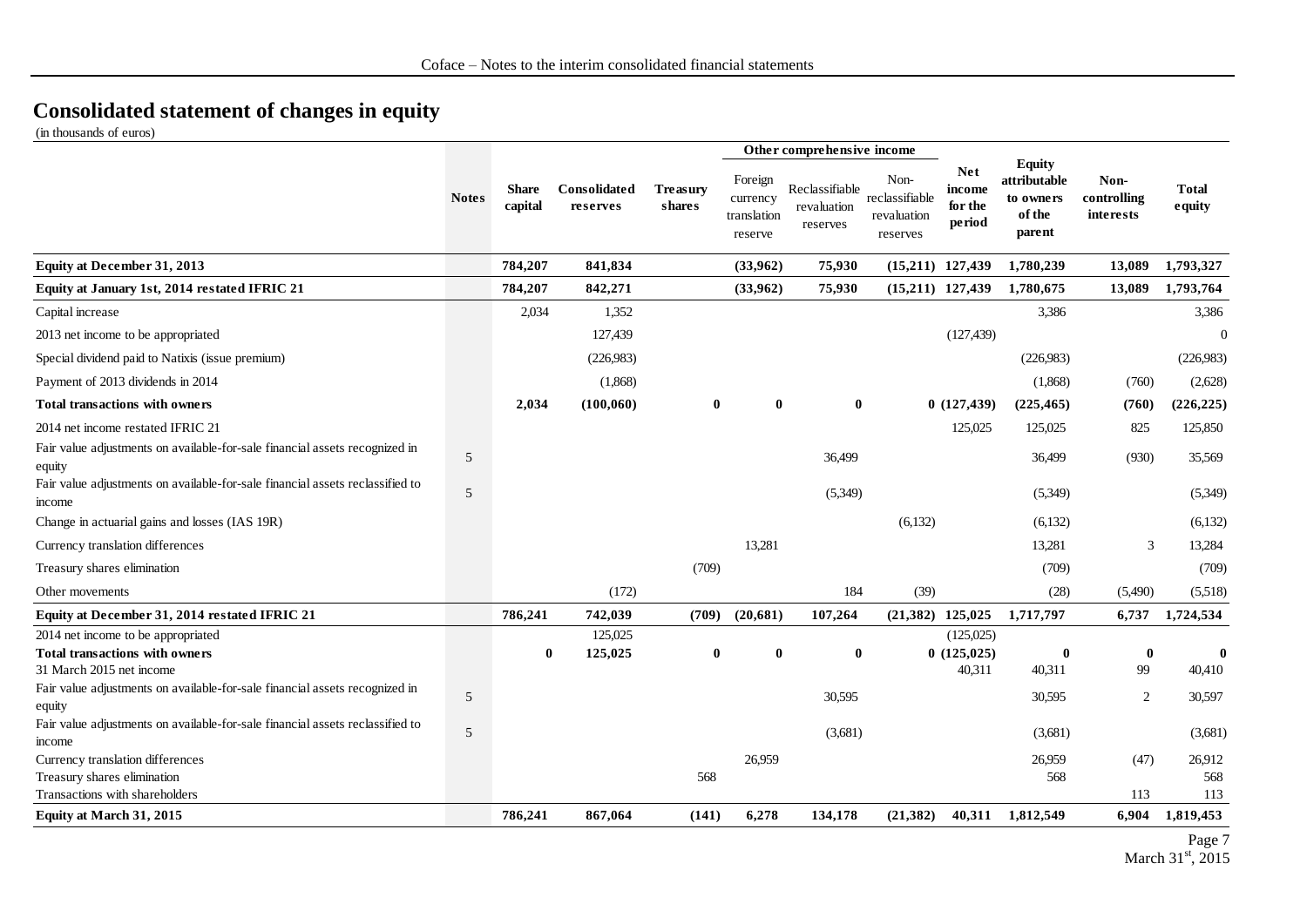#### <span id="page-7-0"></span>**Consolidated statement of cash flows**

| (in thousands of euros)                                                                                                                                                                               |          | March. 31, 2015        | March. 31,<br>2014*      |
|-------------------------------------------------------------------------------------------------------------------------------------------------------------------------------------------------------|----------|------------------------|--------------------------|
| Net income for the period                                                                                                                                                                             | 20       | 40,311                 | 36,207                   |
| Income tax expense                                                                                                                                                                                    |          | 15,656                 | 15,824                   |
| Finance costs<br>Operating income before tax (A) (1)                                                                                                                                                  |          | 4,664<br>60,631        | 594<br>52,626            |
| Non-controlling interests                                                                                                                                                                             |          | 99                     | 309                      |
| +/- Depreciation, amortization and impairment losses                                                                                                                                                  | $4 - 5$  | 6,182                  | 5,663                    |
| +/- Net additions to/reversals from technical provisions                                                                                                                                              | 9        | 27,682                 | 44,808                   |
| +/- Share in net income of associates<br>+ Dividends received from associates                                                                                                                         | 7<br>7   | (222)                  | (332)                    |
| +/- Fair value adjustments on financial instruments recognized at fair value through income<br>$+/-$ Unrealized foreign exchange income covered by financial instruments at fair value through income |          | 45,942<br>(44, 691)    | 2                        |
| +/- Recognized but unpaid interest expenses                                                                                                                                                           |          |                        |                          |
| $+/-$ Non-cash items $(2)$                                                                                                                                                                            |          | 349                    | 811                      |
| Total non-cash items $(B)$                                                                                                                                                                            |          | 35,341                 | 51,261                   |
| Gross cash flows from operations $(C) = (A) + (B)$                                                                                                                                                    |          | 95,972                 | 103,887                  |
| Change in operating receivables and payables                                                                                                                                                          |          | 11,986                 | (56,241)                 |
| Net taxes paid<br>Net cash related to operating activities (D)                                                                                                                                        |          | (5, 552)<br>6,434      | (9,480)<br>(65, 721)     |
| Increase (decrease) in receivables arising from factoring operations                                                                                                                                  |          | (114, 895)             | 61,018                   |
| Increase (decrease) in payables arising from factoring operations                                                                                                                                     |          | 57,132                 | (45,926)                 |
| Increase (decrease) in factoring liabilities                                                                                                                                                          |          | 50,796                 | 15,214                   |
| Net cash generated from banking and factoring operations (E)                                                                                                                                          | $6 - 12$ | (6,967)                | 30,305                   |
| Net cash generated from operating activities $(F) = (C+D+E)$                                                                                                                                          |          | 95,439                 | 68,471                   |
| Acquisitions of investments<br>Disposals of investments                                                                                                                                               | 5<br>5   | (846, 696)<br>825,976  | (1,225,261)<br>1,121,925 |
| Net cash used in movements in investments (G)                                                                                                                                                         |          | (20, 720)              | (103, 336)               |
| Acquisitions of consolidated subsidiaries, net of cash acquired                                                                                                                                       |          |                        |                          |
| Disposals of consolidated companies, net of cash transferred                                                                                                                                          |          |                        |                          |
| Net cash used in changes in scope of consolidation $(H)$                                                                                                                                              |          | $\boldsymbol{\theta}$  | $\boldsymbol{\theta}$    |
| Disposals of property, plant and equipment and intangible assets                                                                                                                                      | 4<br>4   | (2,071)                | (2,107)                  |
| Acquisitions of property, plant and equipment and intangible assets<br>Net cash generated from (used in) acquisitions and disposals of property, plant and equipment and intangible assets (I)        |          | 205<br>(1, 866)        | 178<br>(1, 928)          |
| Net cash used in investing activities $(J) = (G+H+I)$                                                                                                                                                 |          | (22, 586)              | (105, 264)               |
| Proceeds from the issue of equity instruments                                                                                                                                                         |          |                        |                          |
| Special dividend paid to Natixis - issue premium payment                                                                                                                                              |          |                        |                          |
| Treasury share transactions                                                                                                                                                                           |          | 568                    |                          |
| Dividends paid to owners of the parent<br>Dividends paid to non-controlling interests                                                                                                                 |          |                        | (107)                    |
| Relution (Coface SA repurchase Compagnie Française d'Assurance pour le Commerce Extérieur from Natixis)                                                                                               |          |                        |                          |
| Cash flows related to transactions with owners                                                                                                                                                        |          | 568                    | (107)                    |
| Proceeds from the issue of debt instruments                                                                                                                                                           |          | 1,681                  | 377,598                  |
| Cash used in the redemption of debt instruments (3)<br>Cash flows related to the financing of Group operations                                                                                        |          | (17, 429)<br>(15, 748) | (5,240)<br>372,358       |
| Net cash generated from (used in) financing activities (K)                                                                                                                                            |          | (15, 180)              | 372,251                  |
| Impact of changes in exchange rates on cash and cash equivalents (L)                                                                                                                                  |          | 18,960                 | (710)                    |
| Net increase in cash and cash equivalents $(F+J+K+L)$                                                                                                                                                 |          | 76,633                 | 334,748                  |
| Net increase in cash and cash equivalents $(F+J+K+L)$                                                                                                                                                 |          | 76,633                 | 334,748                  |
| Net cash generated from operating activities (F)                                                                                                                                                      |          | 95,439                 | 68,471                   |
| Net cash used in investing activities (J)                                                                                                                                                             |          | (22, 586)              | (105,264)                |
| Net cash generated from (used in) financing activities (K)                                                                                                                                            |          | (15,180)               | 372,251                  |
| Impact of changes in exchange rates on cash and cash equivalents (L)                                                                                                                                  |          | 18,960                 | (710)                    |
| Cash and cash equivalents at beginning of period                                                                                                                                                      | 8        | 278,624                | 273,920                  |
| Cash and cash equivalents at end of period                                                                                                                                                            | 8        | 355,257                | 608,668                  |
| Net change in cash and cash equivalents                                                                                                                                                               |          | 76,633                 | 334,748                  |

\*see Note 1 – Restatements due to IFRIC21

(1) Received dividends and interests and gains and losses on disposals of investments are included in the operational cash.

(2) The item "Non cashed items" is mostly due to the €370 thousand expense of IFRIC 21 restatement,

(3) The item "Cash used in the redemption of debt instruments" at March 31, 2015 includes €15,675 hybride of interests paid.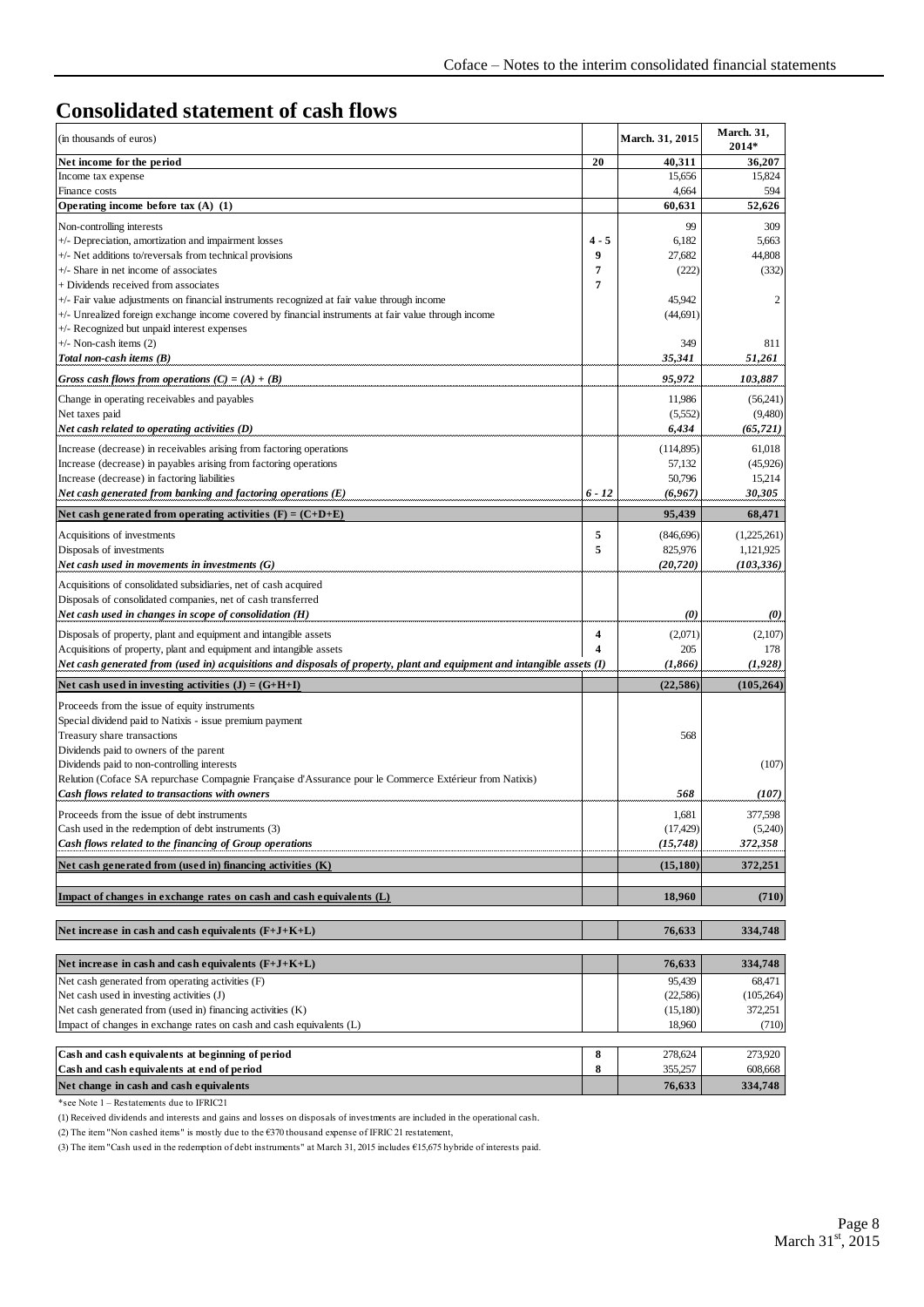# <span id="page-8-0"></span>**NOTES TO THE CONDENSED INTERIM CONSOLIDATED FINANCIAL STATEMENTS**

#### **Basis of preparation**

These IFRS condensed interim consolidated financial statements of the Coface Group as at March 31, 2015 are established in accordance with IAS 34 – Interim Financial Reporting, as adopted by the European Union.

These condensed interim financial statements comprise:

a balance sheet;

1

- an income statement;
- a statement of comprehensive income;
- a statement of changes in equity;
- a statement of cash flows;
- and selected explanatory notes.

They are presented with comparative financial information at December 31, 2014 for balance sheet items, and for the three months ended March 31, 2014 for income statement items.

The explanatory notes do not contain all of the disclosures required for a complete set of annual financial statements and should be read in conjunction with the consolidated financial statements for the year ended December 31, 2014.

Note 1. The condensed consolidated financial statements of the Coface Group as at March 31, 2015 have been prepared in accordance with International Financial Reporting Standards (IFRS) as adopted by the European Union<sup>[1].</sup> The same accounting principles and policies have been used for the consolidated financial statements for the three months ended March 31, 2015 as for the year ended December 31, 2014 – as described in Note 1, "Basis of preparation" of the 2014 consolidated financial statements, except the IFRIC21 interpretation as of 1<sup>st</sup> January 2015 (cf. note 1 Reconciliation of the published and restated financial statements March 2014 and December 2014).

These condensed consolidated financial statements were examined by the Board of Directors on May 5, 2015.

<sup>[1]</sup> The standards adopted by the European Union can be consulted on the website of the European Commission at: http://ec.europa.eu/internal\_market/accounting/ias/index\_en.htm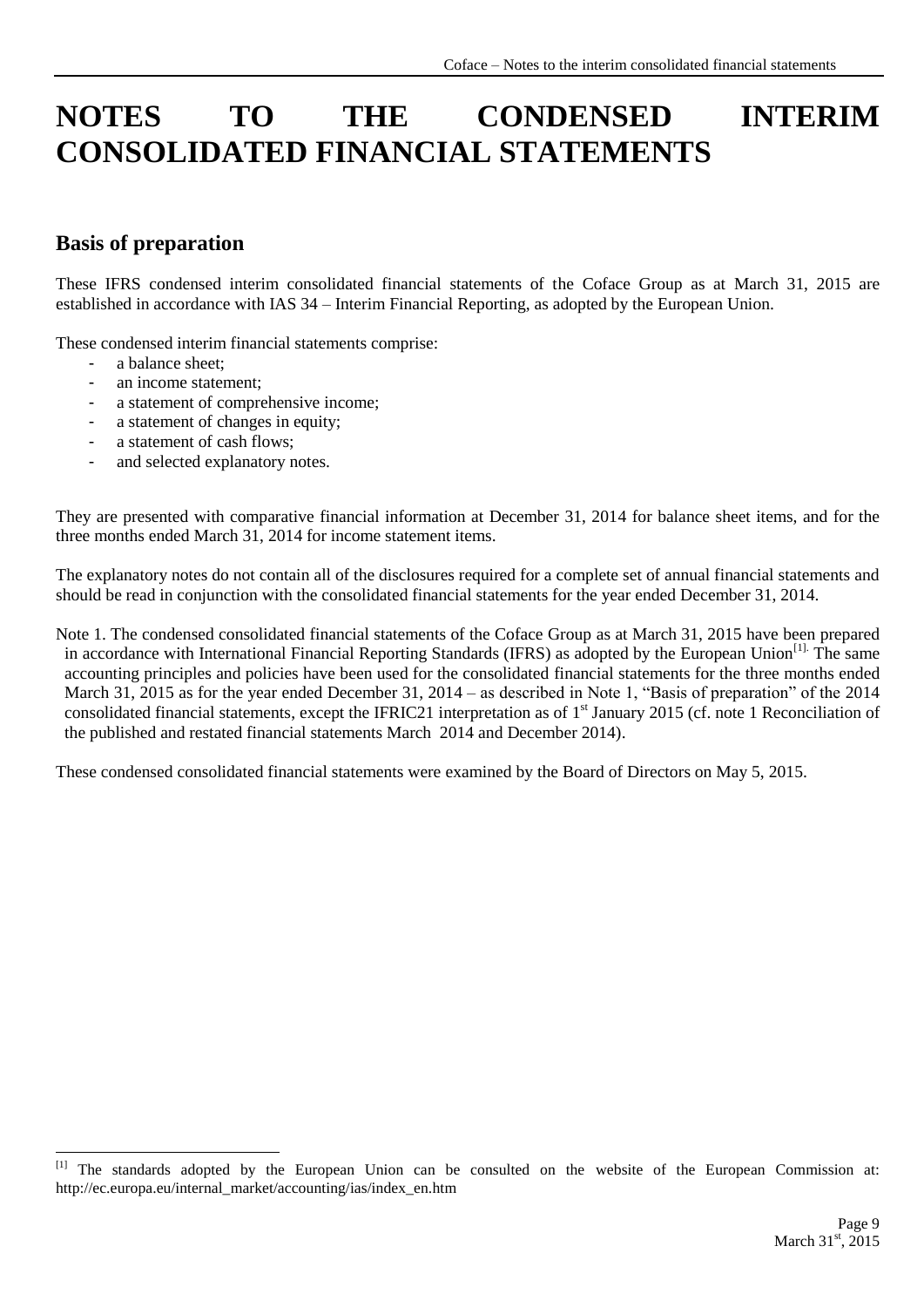#### **Note 2. Reconciliation of the published and restated financial statements March 2014 and December 2014**

IFRIC Interpretation 21 "Levies", which was adopted by the European Commission on June 13, 2014, and which becomes mandatory on January 1, 2015, is intended to clarify the accounting date to be used for liabilities related to levies resulting in a net outflow of resources and imposed by governments (including government agencies and similar bodies whether local, national or international).

At this stage, pending the proposals of the Autorité des Normes Comptables (France's accounting standards body), the interpretation relates solely to consolidated financial statements prepared in accordance with IFRS.

The following are within the scope of the Interpretation:

- Levies whose timing and amount are certain;
- Levies that are within the scope of IAS 37.

The interpretation does not cover:

- Taxes and levies that are within the scope of other standards such as IAS 12 Income Taxes, IAS 19 R Employee Benefits and IFRS 2 Share-based Payment.
- Fines and other penalties imposed for breaches of applicable laws and regulations.

According to the interpretation, the event giving rise to the recognition of the liability, or "obligating event" is the activity that triggers the payment of the levy in accordance with applicable laws and regulations. Based on current practice, two discrepancies emerge from the application of this principle, leading to differences between accounts prepared according to French GAAP and IFRS:

- For annual financial statements, under IFRIC, levies calculated on the basis of the current period's activity, but whose payment is legally triggered in the subsequent period, may not be recognized in the period in which the corresponding revenue is generated;
- For interim accounts, the obligating event may occur over time or at a particular point in time. Thus, in some instances the Interpretation requires the related provision to be recognized in full at the time the obligating event occurs, i.e., in a single six-month period or quarter versus the current progressive recognition.

The first application of IFRIC 21 retrospectivly at January 1, 2014, generates a positive impact on shareholders' equity at this date amounting to €436 thousand of "Contribution sociale de solidarité des societies (C3S)" restatement. The impact on the operationnal result on pro forma accounts at March 31, 2014 amounted to an expense of €811 thousand including €486 thousand of C3S restatement and 325 thousand cancellation of property tax and other taxes spreading over 2014.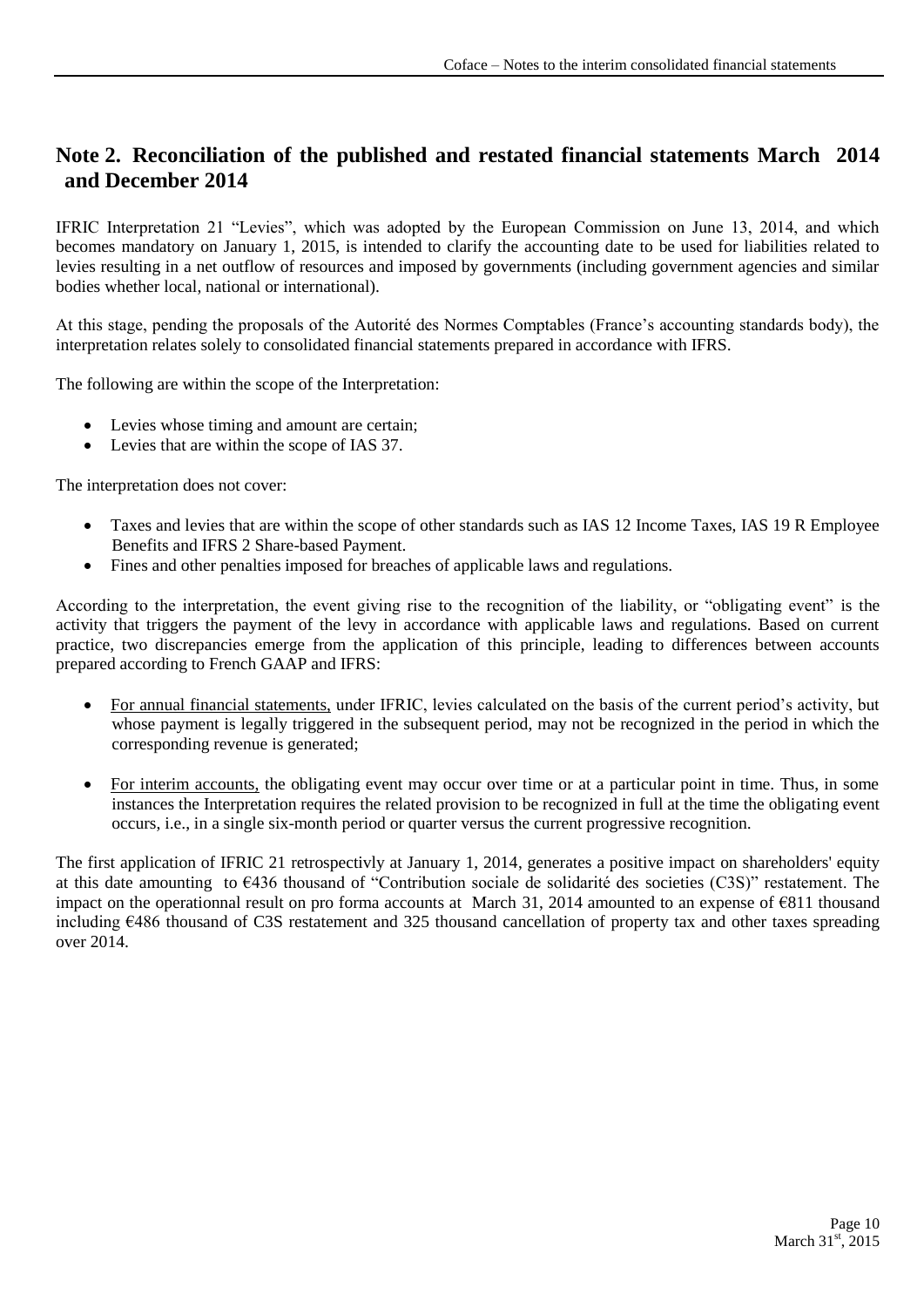#### **Restatements on Assets**

(in thousands of euros)

| <b>ASSETS</b>                                                          | <b>Notes</b> | March 31, 2014 | IFRIC <sub>21</sub>           | <b>March 31, 2014</b> |
|------------------------------------------------------------------------|--------------|----------------|-------------------------------|-----------------------|
|                                                                        |              | published      | <b>Impacts</b>                | restated              |
|                                                                        |              |                |                               |                       |
| Intangible assets                                                      |              | 231,968        | $\boldsymbol{0}$              | 231,968               |
| Goodwill                                                               | 3            | 154,515        | (0)                           | 154,515               |
| Other intangible assets                                                | 4            | 77,453         | (0)                           | 77,453                |
| <b>Insurance business investments</b>                                  | 5            | 2,677,731      | $\boldsymbol{\left(0\right)}$ | 2,677,731             |
| Receivables arising from banking and other activities                  | 6            | 2,244,262      | (0)                           | 2,244,262             |
| <b>Investments in associates</b>                                       | 7            | 19,001         | (0)                           | 19,001                |
| Reinsurers' share of insurance liabilities                             |              | 329,163        | (0)                           | 329,163               |
|                                                                        |              |                |                               |                       |
| Other assets                                                           |              | 806,468        | (186)                         | 806,282               |
| Buildings used in the business and other property, plant and equipment |              | 67,708         | (0)                           | 67,708                |
| Deferred acquisition costs                                             |              | 43,171         | (0)                           | 43,171                |
| Deferred tax assets                                                    |              | 34,125         | (186)                         | 33,939                |
| Receivables arising from insurance and reinsurance operations          |              | 453,415        | (0)                           | 453,415               |
| Trade receivables arising from other activities                        |              | 17,762         | (0)                           | 17,762                |
| Current tax receivables                                                |              | 43,238         | (0)                           | 43,238                |
| Other receivables                                                      |              | 147,049        | (0)                           | 147,049               |
| Cash and cash equivalents                                              | 8            | 278,624        | $\boldsymbol{\left(0\right)}$ | 278,624               |
| <b>TOTAL ASSETS</b>                                                    |              | 6,587,217      | (186)                         | 6,587,031             |

#### **Restatements on Liabilities**

(in thousands of euros)

| <b>EQUITY AND LIABILITIES</b>                              | <b>Notes</b> | March 31, 2014 | <b>IFRIC 21</b>       | March 31, 2014 |
|------------------------------------------------------------|--------------|----------------|-----------------------|----------------|
|                                                            |              | published      | <b>Impacts</b>        | restated       |
| Equity attributable to owners of the parent                |              | 1,717,427      | 370                   | 1,717,797      |
| Share capital                                              |              | 786,241        | (0)                   | 786,241        |
| Additional paid-in capital                                 |              | 422,831        | (0)                   | 422,831        |
| Retained earnings                                          |              | 318,062        | 436                   | 318,498        |
| Other comprehensive income                                 |              | 65,201         | (0)                   | 65,201         |
| Consolidated net income for the year                       |              | 125,092        | (66)                  | 125,025        |
| <b>Non-controlling interests</b>                           |              | 6,737          | $\boldsymbol{\theta}$ | 6,737          |
| <b>Total equity</b>                                        |              | 1,724,164      | 370                   | 1,724,534      |
| Provisions for liabilities and charges                     | 10           | 117,792        | (0)                   | 117,792        |
| <b>Financing liabilities</b>                               |              | 395,123        | (0)                   | 395,123        |
| Liabilities relating to insurance contracts                | 9            | 1,472,180      | (0)                   | 1,472,180      |
| Payables arising from banking sector activities            | 12           | 2,217,782      | (0)                   | 2,217,782      |
| <b>Other liabilities</b>                                   |              | 660,175        | (556)                 | 659,619        |
| Deferred tax liabilities                                   |              | 128,463        | (0)                   | 128,463        |
| Payables arising from insurance and reinsurance operations |              | 176,628        | (0)                   | 176,628        |
| Current taxes payable                                      |              | 97,614         | (556)                 | 97,058         |
| Derivative instruments with a negative fair value          |              | 16,037         | (0)                   | 16,037         |
| Other payables                                             |              | 241,434        | (0)                   | 241,434        |
| <b>TOTAL EQUITY AND LIABILITIES</b>                        |              | 6,587,217      | (186)                 | 6,587,031      |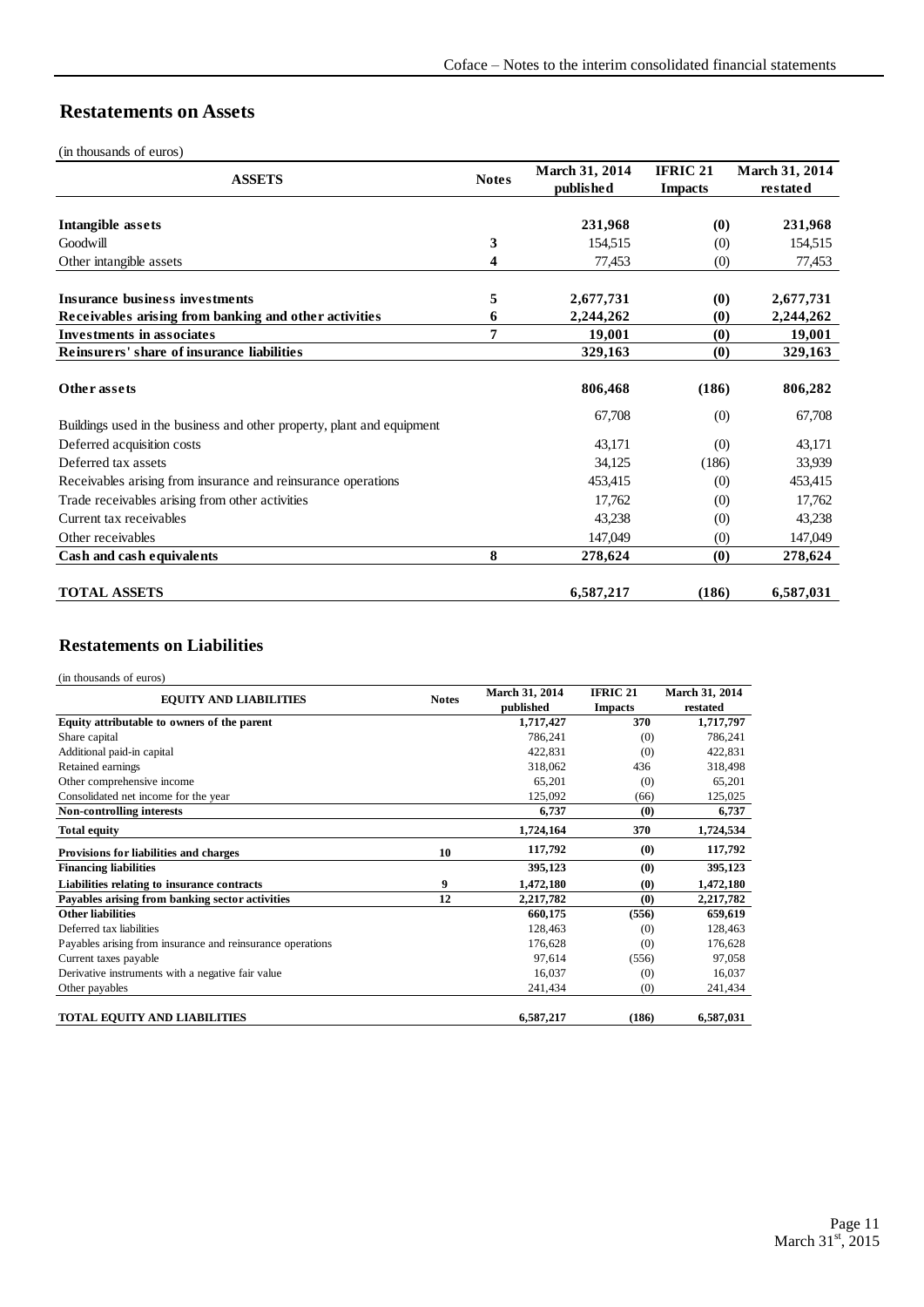| (in thousands of euros)                                               |              |                             |                                   |                            |
|-----------------------------------------------------------------------|--------------|-----------------------------|-----------------------------------|----------------------------|
|                                                                       | <b>Notes</b> | March 31, 2014<br>published | <b>IFRIC 21</b><br><b>Impacts</b> | March 31, 2014<br>restated |
| Revenue                                                               | 13           | 370,004                     | (0)                               | 370,004                    |
| Gross written premiums                                                |              | 345,007                     | (0)                               | 345,007                    |
| Premium refunds                                                       |              | (22,359)                    | (0)                               | (22, 359)                  |
| Net change in unearned premium provisions                             |              | (35, 130)                   | (0)                               | (35, 130)                  |
| <b>Earned</b> premiums                                                | 13           | 287,518                     | (0)                               | 287,518                    |
| Fee and commission income                                             | 13           | 35,634                      | (0)                               | 35,634                     |
| Net income from banking activities                                    | 13           | 16,350                      | (0)                               | 16,350                     |
| Cost of risk                                                          |              | (743)                       | (0)                               | (743)                      |
| Revenue or income from other activities                               | 13           | 30,502                      | (0)                               | 30,502                     |
| Investment income, net of management expenses                         |              | 6,769                       | (0)                               | 6,769                      |
| Gains and losses on disposals of investments                          |              | 2,314                       | (0)                               | 2,314                      |
| Investment income, net of management expenses (excluding finance cost | 17           | 9,083                       | (0)                               | 9,083                      |
| TOTAL REVENUE AND INCOME FROM ORDINARY ACTIV.                         |              | 378,344                     | (0)                               | 378,344                    |
| Claims expenses                                                       | 14           | (137, 177)                  | π<br>(59)                         | (137,236)                  |
| Expenses from banking activities, excluding cost of risk              |              | (2,874)                     | (0)                               | (2,874)                    |
| Expenses from other activities                                        |              | (12,239)                    | (0)                               | (12, 239)                  |
| Income from ceded reinsurance                                         |              | (2,519)                     | (0)                               | (2,519)                    |
| Expenses from ceded reinsurance                                       |              | (72, 271)                   | (0)                               | (72, 271)                  |
| Income and expenses from ceded reinsurance                            |              | (24,299)                    | (0)                               | (24,299)                   |
| Policy acquisition costs                                              | 15           | (65,026)                    | (208)                             | (65,234)                   |
| Administrative costs                                                  | 15           | (61, 567)                   | (232)                             | (61,799)                   |
| Other current operating expenses                                      | 15           | (20, 356)                   | (312)                             | (20,668)                   |
| Total current income and expenses                                     |              | (323, 538)                  | (812)                             | (324, 350)                 |
| <b>CURRENT OPERATING INCOME</b>                                       |              | 54,806                      | (812)                             | 53,994                     |
| Other operating expenses                                              | 18           | (1,396)                     | (0)                               | (1,396)                    |
| Other operating income                                                | 18           | 3                           | (0)                               | 3                          |
| <b>OPERATING INCOME</b>                                               |              | 53,413                      | (812)                             | 52,601                     |
| Finance costs                                                         |              | (594)                       | (0)                               | (594)                      |
| Share in net income of associates                                     |              | 332                         | (0)                               | 332                        |
| Income tax expense                                                    |              | (16, 103)                   | 279                               | (15,825)                   |
| CONSOLIDATED NET INCOME BEFORE NON-                                   |              | 37,048                      | (534)                             | 36,515                     |
| <b>CONTROLLING INTERESTS</b>                                          |              |                             |                                   |                            |
| Non-controlling interests                                             |              | (309)                       | 1                                 | (307)                      |
| NET INCOME FOR THE YEAR                                               |              | 36,739                      | (532)                             | 36,207                     |
| Earnings per share $(\epsilon)$                                       | 20           | 0.24                        | (0.01)                            | 0.23                       |
| Diluted earnings per share $(\epsilon)$                               | 20           | 0.24                        | (0.01)                            | 0.23                       |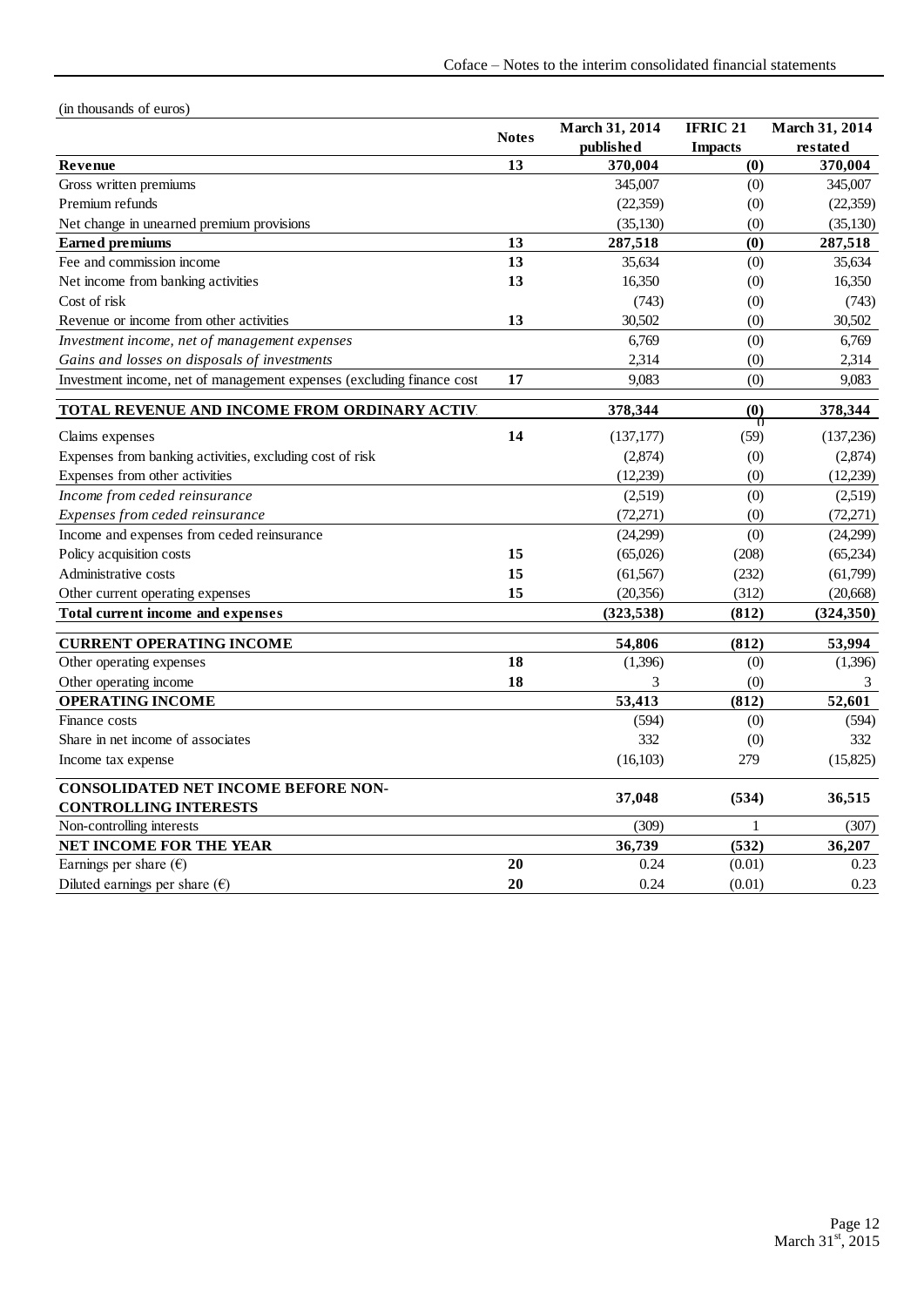## <span id="page-12-0"></span>**Note 3. Significant events**

#### **Geographical development**

Continuing its efforts of expansion in new markets, Coface obtained in January 2015 a licence in Israel allowing it to sell credit insurance policies through its own sales forces. The Group also opened a new sales representation office in Kazakhstan (January 2015).

#### **Management of State export credit guarantees**

In a statement dated February 23rd, the French government indicated that it is studying the possibility of transferring the management of public guarantees in France (currently managed by Coface) to Bpifrance group. Discussions have been engaged between Coface and the French State regarding the conditions under which such transfer could be realized, notably with a view to ensure the continuity and the quality of services provided to clients / exporters. At this stage, these discussions are part of a timetable aiming, should the decision to transfer be taken, at the definition of a target scheme by the end of 2015 with a rapid implementation.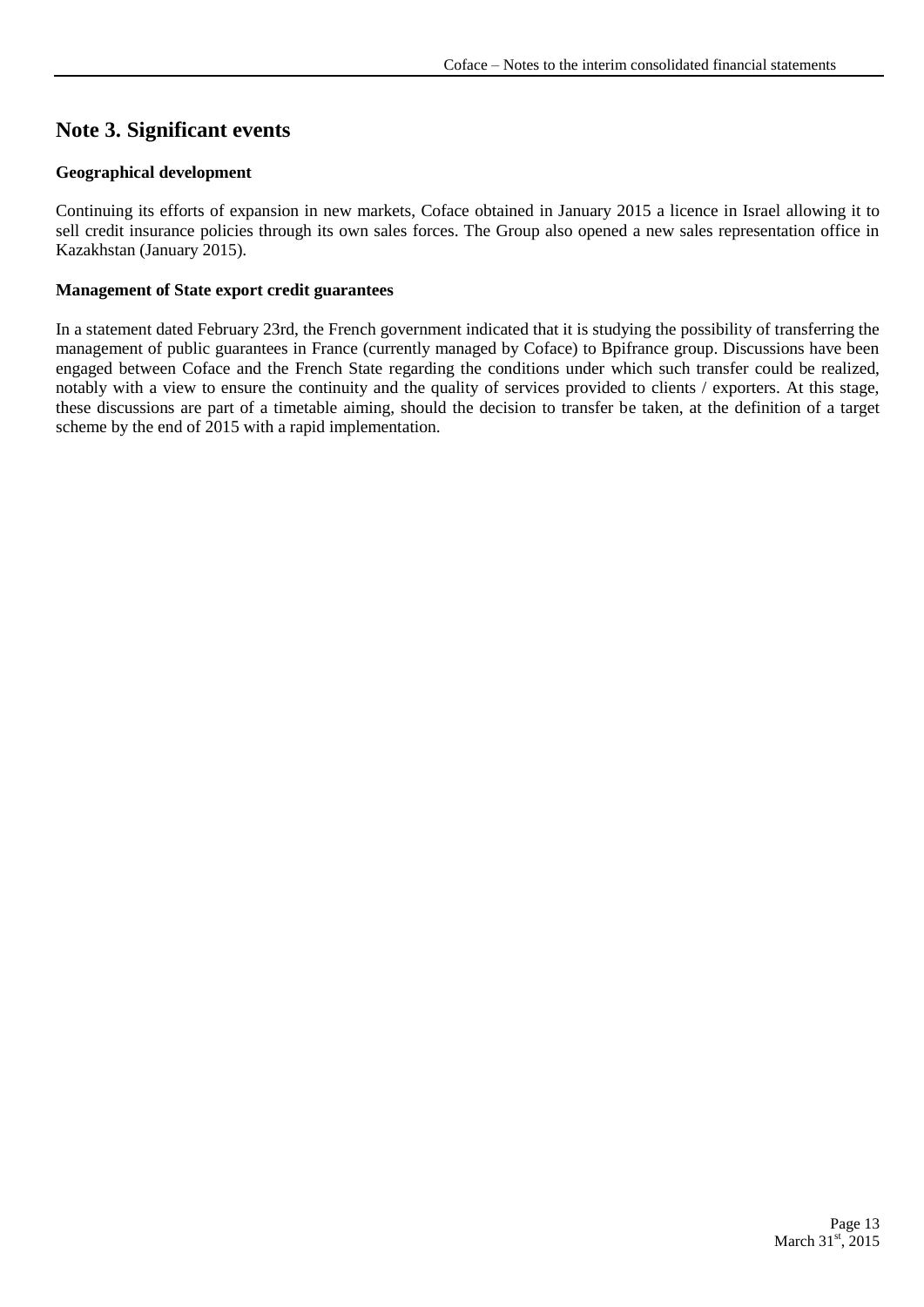# **Explanatory notes**

#### <span id="page-13-0"></span>**Note 4. Goodwill**

At March 31, 2015, the change in goodwill amounted to €1,316 thousand. Accordingly, this note is not presented.

#### <span id="page-13-1"></span>**Note 5. Other intangible assets**

At March 31, 2015, the change in other intangible assets amounted to a negative €1,312 thousand. Accordingly, this note is not presented.

#### <span id="page-13-2"></span>**Note 6. Investments**

#### **5.1 – Analysis by category**

At March 31, 2015, the carrying amount of held-to maturity (HTM) securities was €6,929 thousand, available-for-sale (AFS) securities totaled  $\epsilon$ 2,549,028 thousand and securities held for trading ("trading securities") came to €35,655 thousand.

At December 31, 2015, the carrying amount of held-to maturity (HTM) securities was  $\epsilon$ 6,872 thousand, available-forsale (AFS) securities totaled  $\epsilon$ 2,324,682 thousand and securities held for trading ("trading securities") came to €30,864 thousand.

As an insurance group, Coface's investment allocation is heavily weighted towards fixed-income products.

At March 31, 2015, 11% of the Group's total bond portfolio was rated "AAA", 36% "AA" and "A", 31% "BBB" and 21% "BB" and "B" . The portion of the bond portfolio rated below "CCC" represents 1% of the total portfolio.

At March 31, 2015, bonds represented 67% of the total investment portfolio.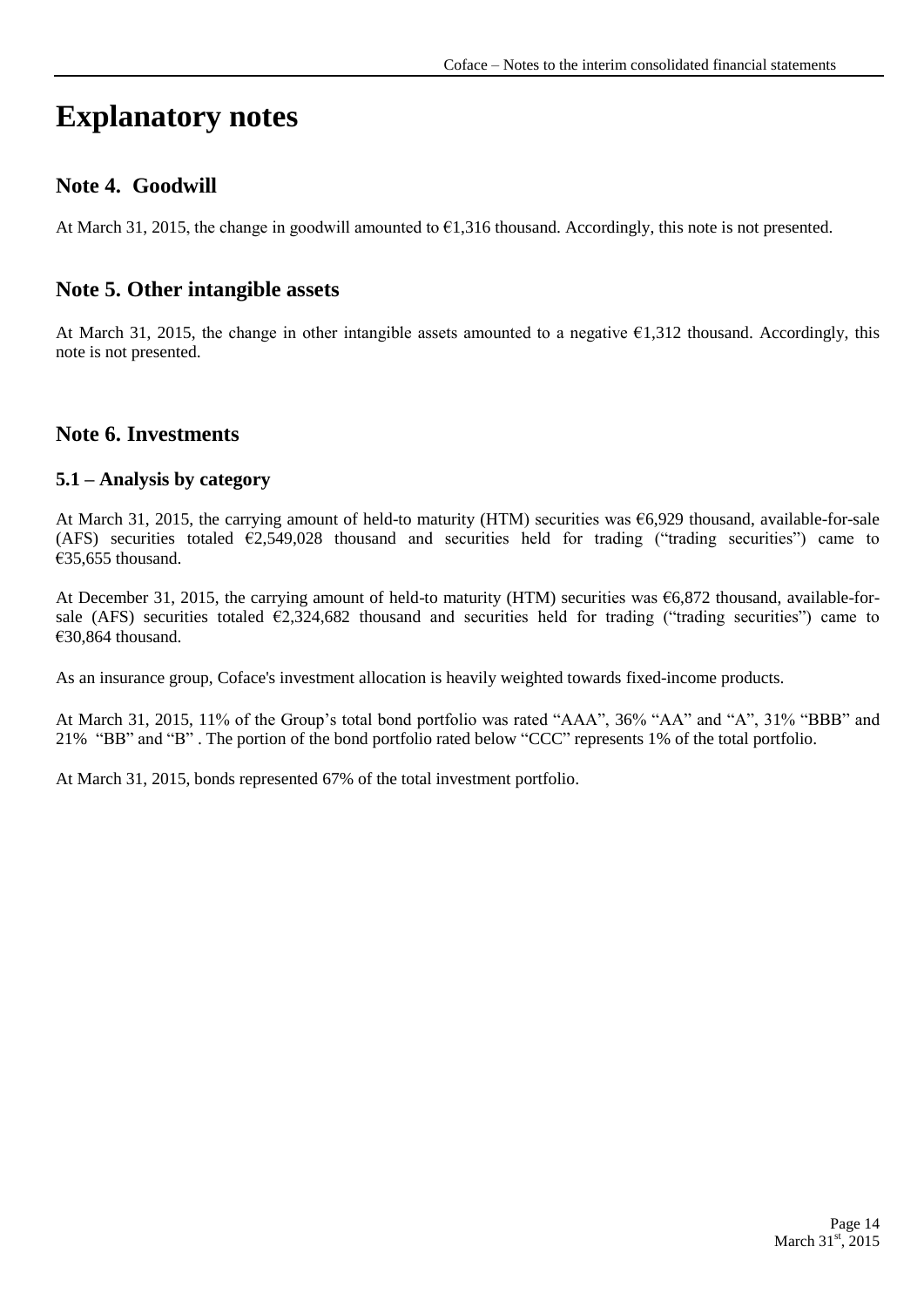|                                                |                          |                    | March 31, 2015 |                   |                                   |                          |                    | Dec. 31, 2014 |                   |                                          |
|------------------------------------------------|--------------------------|--------------------|----------------|-------------------|-----------------------------------|--------------------------|--------------------|---------------|-------------------|------------------------------------------|
| (in thousands of euros)                        | <b>Amortized</b><br>cost | <b>Revaluation</b> | Net value      | <b>Fair value</b> | Unrealized<br>gains and<br>losses | <b>Amortized</b><br>cost | <b>Revaluation</b> | Net value     | <b>Fair value</b> | <b>Unrealized</b><br>gains and<br>losses |
| <b>AFS</b> securities                          | 2,384,570                | 164,458            | 2,549,028      | 2,549,028         |                                   | 2,203,306                | 121,376            | 2,324,682     | 2,324,682         |                                          |
| Equities and other variable-income securities  | 193.826                  | 124,418            | 318,244        | 318,244           |                                   | 211.173                  | 98,537             | 309,710       | 309,710           |                                          |
| Bonds and government securities                | 2,138,972                | 40,040             | 2,179,013      | 2,179,013         |                                   | 1,962,132                | 22,838             | 1,984,971     | 1,984,971         |                                          |
| o/w direct investments in securities           | 1.809.729                | 38.300             | 1,848,028      | 1,848,028         |                                   | 1,752,367                | 27.757             | 1,780,124     | 1,780,124         |                                          |
| o/w investments in UCITS                       | 329,244                  | 1,741              | 330,984        | 330,984           |                                   | 209.765                  | (4.919)            | 204,847       | 204,847           |                                          |
| Shares in non-trading property companies       | 51,772                   |                    | 51,772         | 51,772            |                                   | 30,001                   |                    | 30,001        | 30,001            |                                          |
| <b>HTM</b> securities                          |                          |                    |                |                   |                                   |                          |                    |               |                   |                                          |
| <b>Bonds</b>                                   | 6.929                    |                    | 6.929          | 7.905             | 976                               | 6.872                    |                    | 6,872         | 7,703             | 831                                      |
| Fair value through income - trading securities |                          |                    |                |                   |                                   |                          |                    |               |                   |                                          |
| Money market funds (UCITS)                     | 35,655                   |                    | 35,655         | 35,655            |                                   | 30,864                   |                    | 30,864        | 30,864            |                                          |
| Derivatives (positive fair value)              |                          | 2,871              | 2,871          | 2,871             |                                   |                          | 2,834              | 2,834         | 2,834             |                                          |
| Loans and receivables                          | 172,612                  |                    | 172,612        | 172,612           |                                   | 311.556                  |                    | 311,556       | 311,556           |                                          |
| <b>Investment property</b>                     | 707                      | 216                | 923            | 923               |                                   | 707                      | 216                | 923           | 923               |                                          |
| <b>Total</b>                                   | 2,600,473                | 167,545            | 2,768,018      | 2,768,994         | 976                               | 2,553,305                | 124,426            | 2,677,731     | 2,678,562         | 831                                      |

| (in thousands of euros)                                      | <b>Gross</b><br>March 31,<br>2015 | <b>Impairment</b> | <b>IFRS March</b><br>31, 2015 | <b>IFRS</b><br>Dec. 31, 2014 |
|--------------------------------------------------------------|-----------------------------------|-------------------|-------------------------------|------------------------------|
| <b>AFS</b> securities                                        | 2,578,413                         | (29, 384)         | 2,549,028                     | 2,324,682                    |
| Equities and other variable-income securities                | 347,620                           | (29,376)          | 318,244                       | 309,710                      |
| Bonds and government securities                              | 2,179,013                         |                   | 2,179,013                     | 1,984,971                    |
| o/w direct investments in securities                         | 1,848,028                         |                   | 1,848,028                     | 1,780,124                    |
| o/w investments in UCITS                                     | 330.984                           |                   | 330.984                       | 204,847                      |
| Shares in non-trading property companies                     | 51,780                            | (8)               | 51,772                        | 30,001                       |
|                                                              |                                   |                   |                               |                              |
| <b>HTM</b> securities                                        |                                   |                   |                               |                              |
| <b>B</b> ond                                                 | 6,929                             |                   | 6,929                         | 6,872                        |
| Fair value through income – trading<br>securities            |                                   |                   |                               |                              |
| Money market funds (UCITS)                                   | 35,655                            |                   | 35,655                        | 30,864                       |
| Derivatives (positive fair value)                            | 2,871                             |                   | 2,871                         | 2,834                        |
| (for information, derivatives with a negative<br>fair value) | (18, 870)                         |                   | (18, 870)                     | (16, 037)                    |
| Loans and receivables                                        | 172,612                           |                   | 172,612                       | 311,556                      |
| <b>Investment property</b>                                   | 923                               |                   | 923                           | 923                          |
| <b>Total investments</b>                                     | 2,797,402                         | (29, 384)         | 2,768,018                     | 2,677,731                    |

| (in thousands of euros)                                                                                            | Dec. 31, 2014         | <b>Additions</b> | <b>Reversals</b>   | <b>Exchange</b><br>rate effects<br>and other | March 31,<br>2015     |
|--------------------------------------------------------------------------------------------------------------------|-----------------------|------------------|--------------------|----------------------------------------------|-----------------------|
| <b>AFS</b> securities<br>Equities and other variable-income securities<br>Shares in non-trading property companies | 30,141<br>30,133<br>8 |                  | (1,000)<br>(1,000) | 243<br>243                                   | 29,384<br>29,376<br>8 |
| <b>Total impairment</b>                                                                                            | 30,141                |                  | (1,000)            | 243                                          | 29,384                |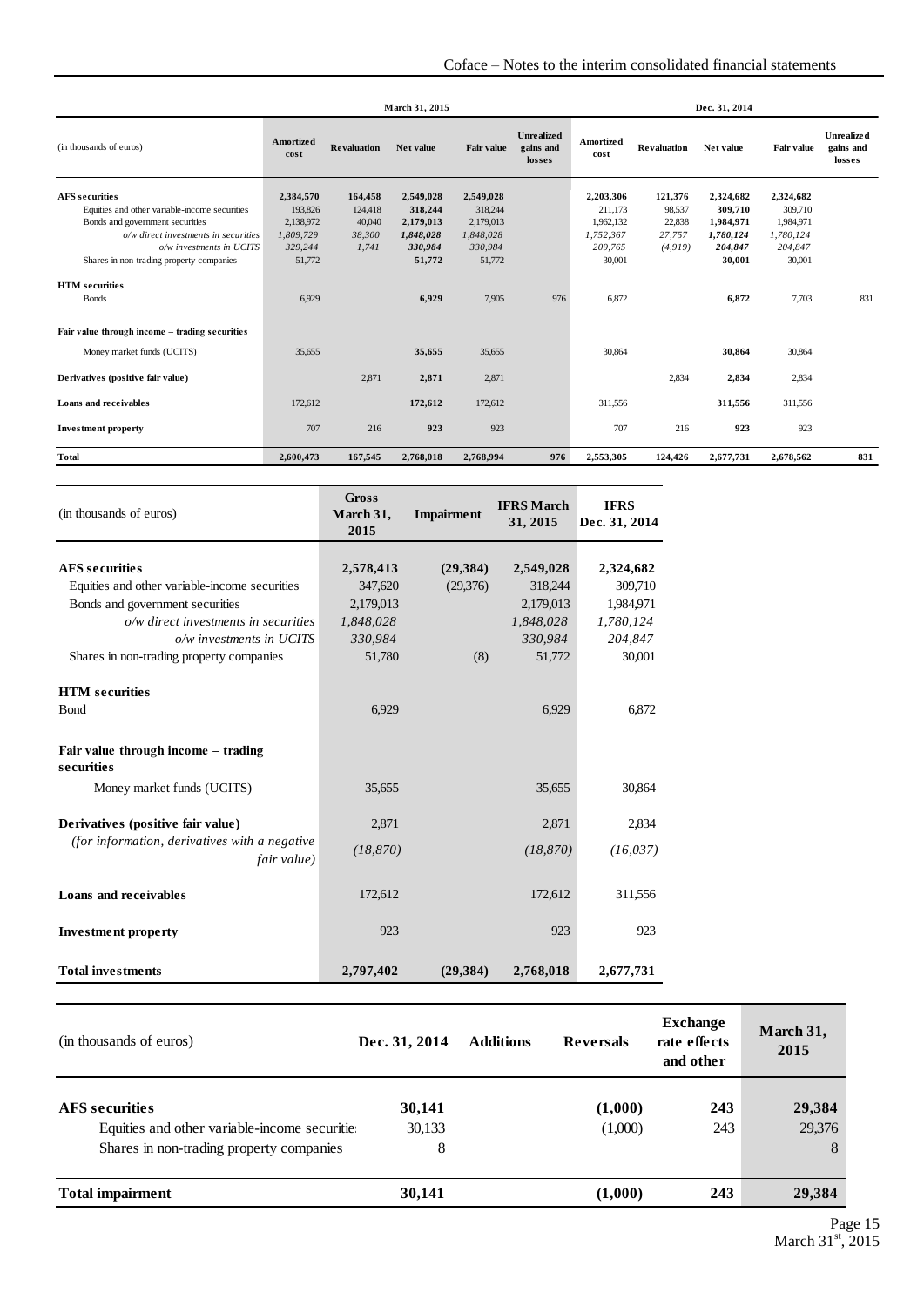At March 31, 2015, Cofinpar reversed an impairment loss in respect of Coface Factoring España further to its liquidation. Since this was the matching entry to the liquidation loss, it had no impact on income.

| <b>Change in investments by category</b> |  |  |
|------------------------------------------|--|--|
|------------------------------------------|--|--|

| (in thousands of euros)                               | Dec. 31, 2014<br>Carrying<br>amount | <b>Increases</b> | <b>Decreases</b> | <b>Revaluation</b> | <b>Impairment</b> | Other<br>movements | March 31,<br>2015<br>Carrying<br>amount |
|-------------------------------------------------------|-------------------------------------|------------------|------------------|--------------------|-------------------|--------------------|-----------------------------------------|
| <b>AFS</b> securities                                 | 2,324,682                           | 649,969          | (530, 384)       | 40,448             | 1,000             | 63,313             | 2,549,028                               |
| Equities and other variable-income securities         | 309,710                             | 50,311           | (68,945)         | 23,416             | 1,000             | 2,751              | 318,244                                 |
|                                                       |                                     |                  |                  |                    |                   |                    |                                         |
| Bonds and government securities                       | 1,984,971                           | 577,887          | (461, 439)       | 17,032             |                   | 60,562             | 2,179,013                               |
| Shares in non-trading property companies              | 30,001                              | 21,771           |                  |                    |                   |                    | 51,772                                  |
| <b>HTM</b> securities                                 |                                     |                  |                  |                    |                   |                    |                                         |
| <b>B</b> onds                                         | 6,872                               | 57               |                  |                    |                   |                    | 6,929                                   |
| Fair value through income – trading<br>securities     | 30,864                              | 148,706          | (143.915)        |                    |                   |                    | 35,655                                  |
| Loans, receivables and other financial<br>investments | 315,313                             | 50,889           | (152,773)        | (45,942)           |                   | 8,919              | 176,406                                 |
| Total investments                                     | 2,677,731                           | 849,620          | (827,072)        | (5, 494)           | 1,000             | 72,233             | 2,768,018                               |

At March 31, 2015, material changes were observed for the following items:

- Equities and other variable-income securities amounted to €318,243 thousand at March 31, 2015, versus €309,710 thousand at December 31, 2014. The €8,533 thousand change in this item chiefly reflects the strong performance securities during the first quarter of 2015 partially compensated by the releases realized by Coface Europe.
- Bonds and Government securities amounted to  $\epsilon$ 2,179,013 thousand at March 31, 2015, versus €1,984,971 thousand at December 31, 2014. The €194,042 thousand increase in this item is mainly attributable to various transactions realized by Coface Europe and Coface Singapoor and by the exchange rates differences and remeasurement of bonds and Government securities.
- Held-to maturity (HTM) securities amounted to  $66,929$  thousand at March 31, 2015, nearly at the same level as at December 31, 2014.
- Loans, receivables and other investments amountes to  $\epsilon$ 176,406 thousand at March 31, 2015, versus €315,313 thousand at December 31, 2014. The decrease of 138 907 is due to the forward arrival of certificates of deposit and term deposits held by Coface Hong Kong and Coface Singapore.

#### **5.2 – Financial instruments recognized at fair value**

The fair values of financial instruments recorded in the balance sheet are measured according to a hierarchy that categorizes into three levels the inputs used to measure fair value. These levels are as follows:

Level 1: Quoted prices in active markets for an identical financial instrument.

Securities classified as level 1 represent 80% of the Group's portfolio. They correspond to:

- equities, bonds and government securities listed on organized markets, as well as units in mutual funds whose net asset value is calculated and published on a very regular basis and is readily available (AFS securities);
- government bonds and bonds indexed to variable interest rates (HTM securities);
- French UCIT money-market funds (trading securities).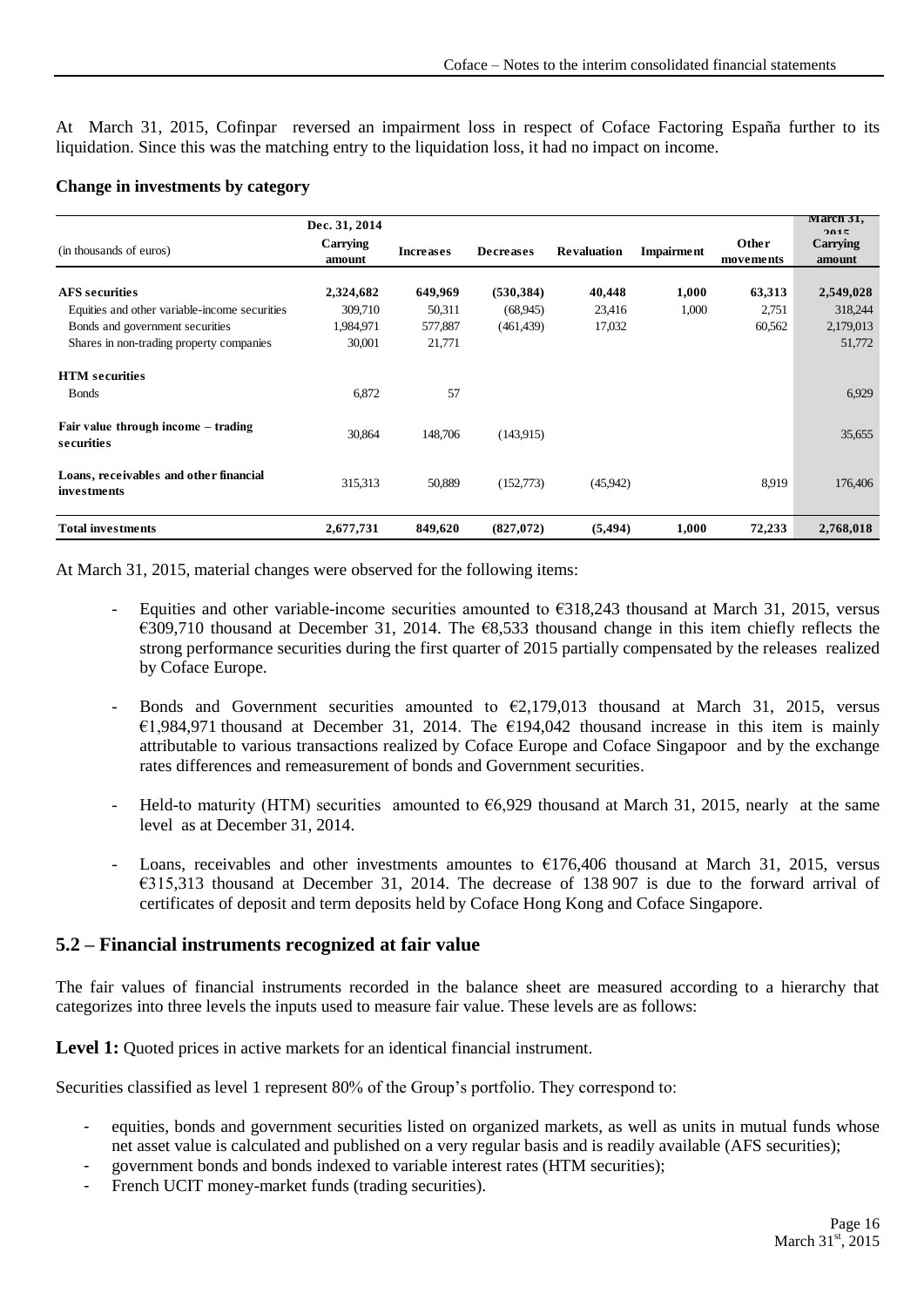Level 2: Use of inputs, other than quoted prices for an identical instrument that are directly or indirectly observable in the market (inputs corroborated by the market such as yield curves, swap rates, multiples method, etc.). This level is used for the following instruments:

- unlisted equities;
- loans and receivables due from banks or clients and whose fair value is determined using the historical cost method.

Level 3: Valuation technics based on unobservable inputs such as projections or internal data. This level corresponds to unlisted equities, investment securities and mutual fund units (UCITS), as well as investment property.

#### **Breakdown of financial instrument fair value measurements as at March 31, 2015 by level in the fair value hierarchy**

|                                                |                    |            | Level 1                                                                          | Level 2                                                                                             | Level 3                                                                                         |
|------------------------------------------------|--------------------|------------|----------------------------------------------------------------------------------|-----------------------------------------------------------------------------------------------------|-------------------------------------------------------------------------------------------------|
| (in thousands of euros)                        | Carrying<br>amount | Fair value | Fair value<br>determined<br>based on<br>quoted<br>prices in<br>active<br>markets | Fair value<br>determined<br>based on<br>valuation<br>techniques<br>that use<br>observable<br>inputs | Fair value<br>determined based<br>on valuation<br>techniques that use<br>unobservable<br>inputs |
| <b>AFS</b> securities                          | 2,549,028          | 2,549,028  | 2,198,084                                                                        | 173,826                                                                                             | 177,118                                                                                         |
| Equities and other variable-income securities  | 318,244            | 318,244    | 186,268                                                                          | 6,630                                                                                               | 125,346                                                                                         |
| Bonds and government securities                | 2,179,013          | 2,179,013  | 2,011,817                                                                        | 167,196                                                                                             |                                                                                                 |
| Shares in non-trading property companies       | 51,772             | 51,772     |                                                                                  |                                                                                                     | 51,772                                                                                          |
| <b>HTM</b> securities                          |                    |            |                                                                                  |                                                                                                     |                                                                                                 |
| <b>Bonds</b>                                   | 6,929              | 7,905      | 7,905                                                                            |                                                                                                     |                                                                                                 |
| Fair value through income - trading securities |                    |            |                                                                                  |                                                                                                     |                                                                                                 |
| Money market funds (UCITS)                     | 35,655             | 35,655     | 35,655                                                                           |                                                                                                     |                                                                                                 |
| <b>Derivatives</b>                             | 2,871              | 2,871      |                                                                                  | 2,871                                                                                               |                                                                                                 |
| Loans and receivables                          | 172,612            | 172,612    |                                                                                  | 172,612                                                                                             |                                                                                                 |
| <b>Investment property</b>                     | 923                | 923        |                                                                                  |                                                                                                     | 923                                                                                             |
| <b>TOTAL</b>                                   | 2,768,018          | 2,768,994  | 2,241,644                                                                        | 349,309                                                                                             | 178,041                                                                                         |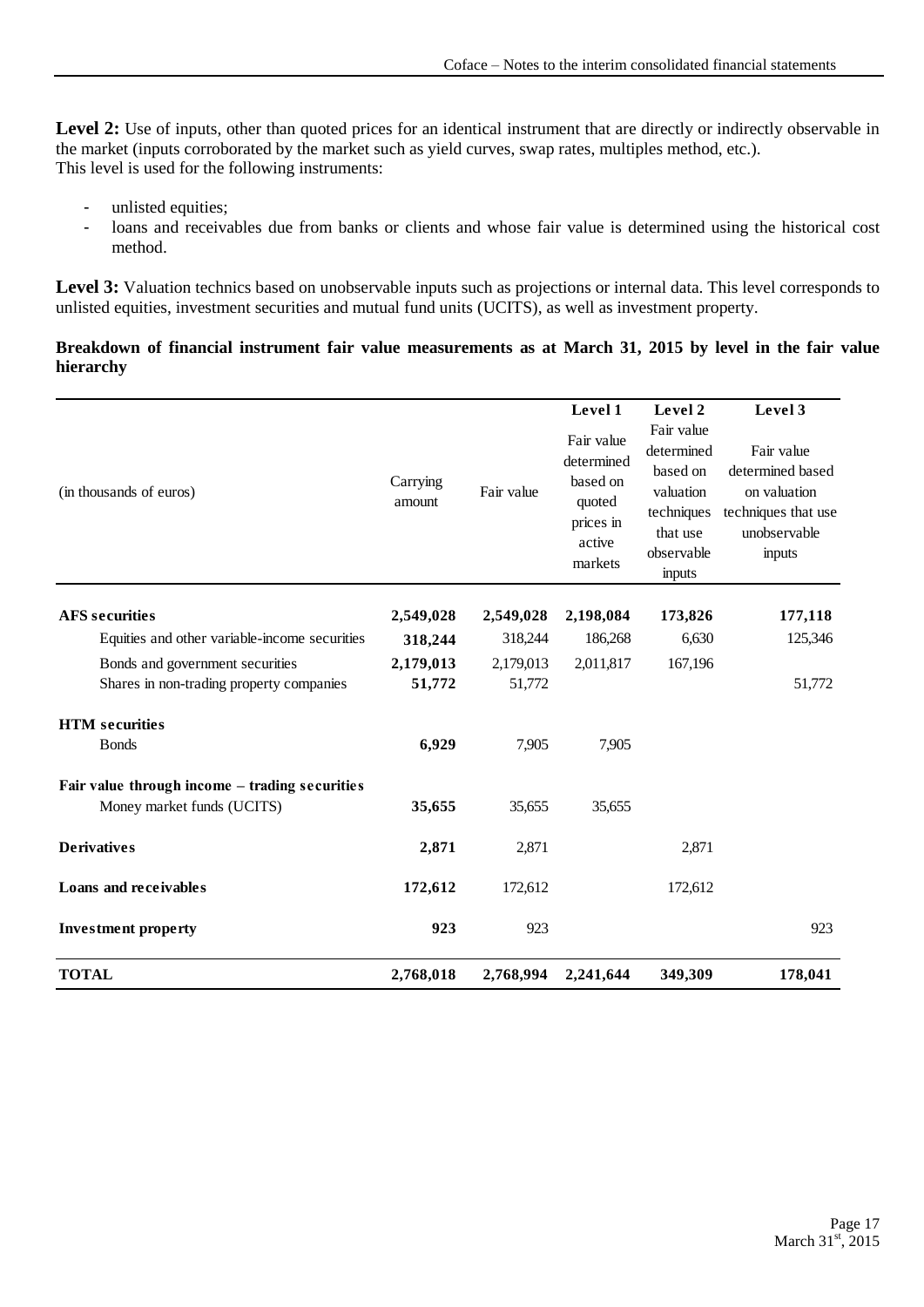#### **Movements in Level 3 securities as at March 31, 2015**

|                                               | Level 3                                                                                                           | <b>Gains and losses</b><br>recognized in the period | Transactions for the period |              | Changes in              | Exchange | Level 3 |
|-----------------------------------------------|-------------------------------------------------------------------------------------------------------------------|-----------------------------------------------------|-----------------------------|--------------|-------------------------|----------|---------|
| (in thousands of euros)                       | Sales/<br>At Dec. 31,<br>Directly in<br>Purchases/<br>In income<br>2014<br>Redemptions<br>equity<br><i>Issues</i> |                                                     | scope of<br>consolidation   | rate effects | At<br>March 31,<br>2015 |          |         |
| <b>AFS</b> securities                         | 155,470                                                                                                           | 1,000                                               | 21,771                      | (3,220)      |                         | 2,097    | 177,118 |
| Equities and other variable-income securities | 125,469                                                                                                           | 1,000                                               |                             | (3,220)      |                         | 2,097    | 125,346 |
| Shares in non-trading property companies      | 30,001                                                                                                            |                                                     | 21,771                      |              |                         |          | 51,772  |
| <b>Investment property</b>                    | 923                                                                                                               |                                                     |                             |              |                         |          | 923     |
| <b>TOTAL</b>                                  | 156,393                                                                                                           | 1,000                                               | 21,771                      | (3,220)      |                         | 2,097    | 178,041 |

#### **Breakdown of financial instrument fair value measurements as at December 31, 2014 by level in the fair value hierarchy**

| (in thousands of euros)                                                      | Carrying<br>amount  | Fair value          | Level 1<br>Fair value<br>determined<br>based on<br>quoted<br>prices in<br>active<br>markets | Level 2<br>Fair value<br>determined<br>based on<br>valuation<br>techniques<br>that use<br>observable<br>inputs | Level 3<br>Fair value<br>determined<br>based on<br>valuation<br>techniques<br>that use<br>unobservabl<br>e inputs |
|------------------------------------------------------------------------------|---------------------|---------------------|---------------------------------------------------------------------------------------------|----------------------------------------------------------------------------------------------------------------|-------------------------------------------------------------------------------------------------------------------|
| <b>AFS</b> securities                                                        | 2,324,682           | 2,324,682           | 2,015,225                                                                                   | 153,987                                                                                                        | 155,470                                                                                                           |
| Equities and other variable-income securities                                | 309,710             | 309,710             | 177,611                                                                                     | 6,630                                                                                                          | 125,469                                                                                                           |
| Bonds and government securities<br>Shares in non-trading property companies  | 1,984,971<br>30,001 | 1,984,971<br>30,001 | 1,837,614                                                                                   | 147,357                                                                                                        | 30,001                                                                                                            |
| <b>HTM</b> securities                                                        |                     |                     |                                                                                             |                                                                                                                |                                                                                                                   |
| <b>B</b> onds                                                                | 6,872               | 7,703               | 7,703                                                                                       |                                                                                                                |                                                                                                                   |
| Fair value through income - trading securities<br>Money market funds (UCITS) | 30,864              | 30,864              | 30,864                                                                                      |                                                                                                                |                                                                                                                   |
| <b>Derivatives</b>                                                           | 2,834               | 2,834               |                                                                                             | 2,834                                                                                                          |                                                                                                                   |
| <b>Loans and receivables</b>                                                 | 311,556             | 311,556             |                                                                                             | 311,556                                                                                                        |                                                                                                                   |
| <b>Investment property</b>                                                   | 923                 | 923                 |                                                                                             |                                                                                                                | 923                                                                                                               |
| <b>TOTAL</b>                                                                 | 2,677,731           | 2,678,562           | 2,053,792                                                                                   | 468,377                                                                                                        | 156,393                                                                                                           |

#### **Movements in Level 3 securities as at December 31, 2014**

| (in thousands of euros)                       | Level 3             | <b>Gains and losses</b><br>recognized in the<br>period |                       | <b>Transactions for the</b><br>period |                       | Changes in                | Exchange     | Level 3             |  |
|-----------------------------------------------|---------------------|--------------------------------------------------------|-----------------------|---------------------------------------|-----------------------|---------------------------|--------------|---------------------|--|
|                                               | At Dec. 31,<br>2013 | In income                                              | Directly in<br>equity | Purchases/<br><b>Issues</b>           | Sales/<br>Redemptions | scope of<br>consolidation | rate effects | At Dec. 31,<br>2014 |  |
| <b>AFS</b> securities                         | 107,825             | 15                                                     | 11,290                | 36,268                                |                       |                           | 71           | 155,470             |  |
| Equities and other variable-income securities | 107,824             | 15                                                     | 11,290                | 6,268                                 |                       |                           | 71           | 125,469             |  |
| Shares in non-trading property companies      |                     |                                                        |                       | 30,000                                |                       |                           |              | 30,001              |  |
| <b>Investment property</b>                    | 1,271               | (348)                                                  |                       |                                       |                       |                           |              | 923                 |  |
| <b>TOTAL</b>                                  | 109,096             | (333)                                                  | 11,290                | 36,268                                |                       |                           | 71           | 156,393             |  |
|                                               |                     |                                                        |                       |                                       |                       |                           |              |                     |  |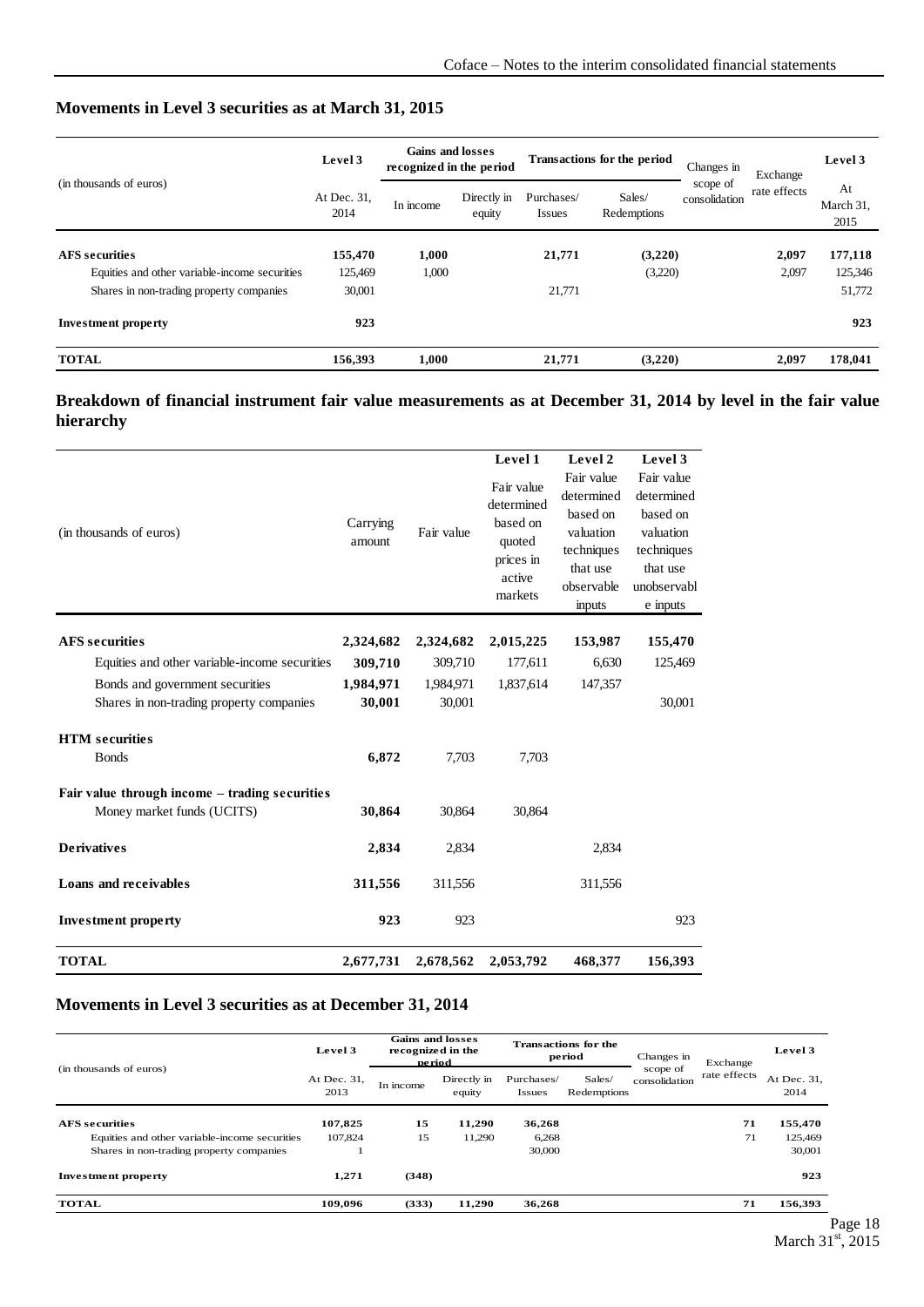| (in thousands of euros)                                                                                                                                                                               | March 31,<br>2015               | Dec. 31, 2014                    |
|-------------------------------------------------------------------------------------------------------------------------------------------------------------------------------------------------------|---------------------------------|----------------------------------|
| Receivables arising from banking and other activities<br>Non-performing receivables arising from banking and other activities<br>Allowances for receivables arising from banking and other activities | 2,300,216<br>88,520<br>(16,994) | 2,181,560<br>79,840<br>(17, 138) |
| Total receivables arising from banking and other activities                                                                                                                                           | 2,371,742                       | 2,244,262                        |

#### <span id="page-18-0"></span>**Note 7. Receivables arising from banking and other activities**

Receivables arising from banking and other activities represent receivables acquired within the scope of factoring agreements.

They are recognized at cost within assets. Factoring receivables include both receivables whose future recovery is guaranteed by Coface and receivables for which the risk of future recovery is borned by the customer.

Where applicable, the Group recognizes a valuation allowance against receivables to take account of any potential difficulties in their future recovery, it is being specified that the receivables are also covered by a credit insurance agreement. Accordingly, the related risks are covered by claims provisions.

## <span id="page-18-1"></span>**Note 8. Investments in associates**

At March 31, 2015, the change in investments in associates amounted to €222 thousand. Accordingly, this note does not present any material changes.

## <span id="page-18-2"></span>**Note 9. Cash and cash equivalents**

| (in thousands of euros)  | March 31, 2015 Dec. 31, 2014 |         |
|--------------------------|------------------------------|---------|
| Cash at bank and in hand | 316,137                      | 248,656 |
| Cash equivalents         | 39,120                       | 29.968  |
| <b>Total</b>             | 355,257                      | 278,624 |

#### <span id="page-18-3"></span>**Note 10. Liabilities relating to insurance contracts**

| in thousands of euros                                | March 31,  | Dec. 31,   |
|------------------------------------------------------|------------|------------|
|                                                      | 2015       | 2014       |
|                                                      |            |            |
| Provisions for unearned premiums                     | 342,572    | 286,336    |
| Claims reserves                                      | 1,159,369  | 1,091,668  |
| Provisions for premium refunds                       | 95,416     | 94,176     |
| Liabilities relating to insurance contracts          | 1,597,357  | 1,472,180  |
|                                                      |            |            |
| Provisions for unearned premiums                     | (70,686)   | (57, 403)  |
| Claims reserves                                      | (257,166)  | (249,010)  |
| Provisions for premium refunds                       | (21, 845)  | (22,750)   |
| Reinsurers' share of technical insurance liabilities | (349, 697) | (329, 163) |
| <b>Net technical provisions</b>                      | 1,247,660  | 1,143,017  |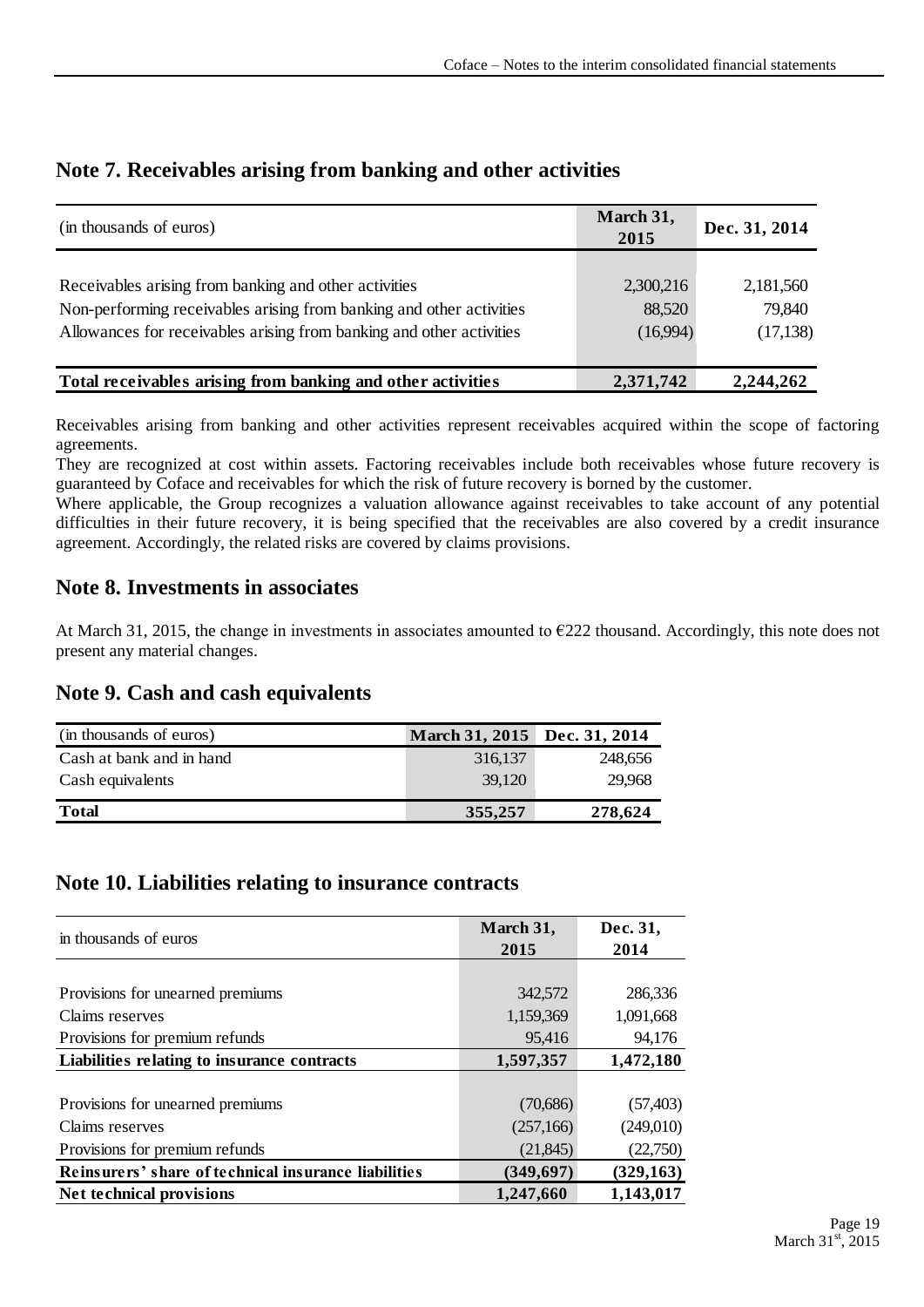| (In thousands of euros)                                                 | March 31,<br>2015 | Dec. 31,<br>2014 |
|-------------------------------------------------------------------------|-------------------|------------------|
| Provisions for disputes                                                 | 8,200             | 7,624            |
| Provisions for pension and other post-employment benefit<br>obligations | 94.947            | 93,752           |
| Other provisions for liabilities and charges                            | 17,455            | 16,416           |
| <b>TOTAL</b>                                                            | 120,601           | 117,792          |

## <span id="page-19-0"></span>**Note 11. Provisions for liabilities and charges**

Other provisions for liabilities and charges chiefly include provisions for risks relating to investments in the amount of €14,842 thousand at March 31, 2015, versus €13,724 thousand at December 31, 2014, corresponding to the Group's share in the negative net financial position.

## <span id="page-19-1"></span>**Note 12. Debt**

| in thousands of euros                | March 31, | Dec. 31, |
|--------------------------------------|-----------|----------|
|                                      | 2015      | 2014     |
| Subordinated debt                    | 375,203   | 386,850  |
| Obligations under finance leases     | 7,280     | 7,955    |
| Bank overdrafts and other borrowings | (268)     | 318      |
| <b>TOTAL</b>                         | 382,215   | 395,123  |

## <span id="page-19-2"></span>**Note 13. Payables arising from banking sector activities**

| in thousands of euros                                | March 31,<br>2015 | Dec. 31,<br>2014 |
|------------------------------------------------------|-------------------|------------------|
| Amounts due to banking sector companies              | 363,060           | 300,706          |
| Amounts due to customers of banking sector companies | 323,917           | 379,016          |
| Debt securities                                      | 1,650,291         | 1,538,060        |
| <b>TOTAL</b>                                         | 2,337,268         | 2,217,782        |

The lines "Amounts due to banking sector companies" and "Debt securities" correspond to sources of refinancing for the Group's factoring entities – Coface Finanz (Germany) and Coface Factoring Poland.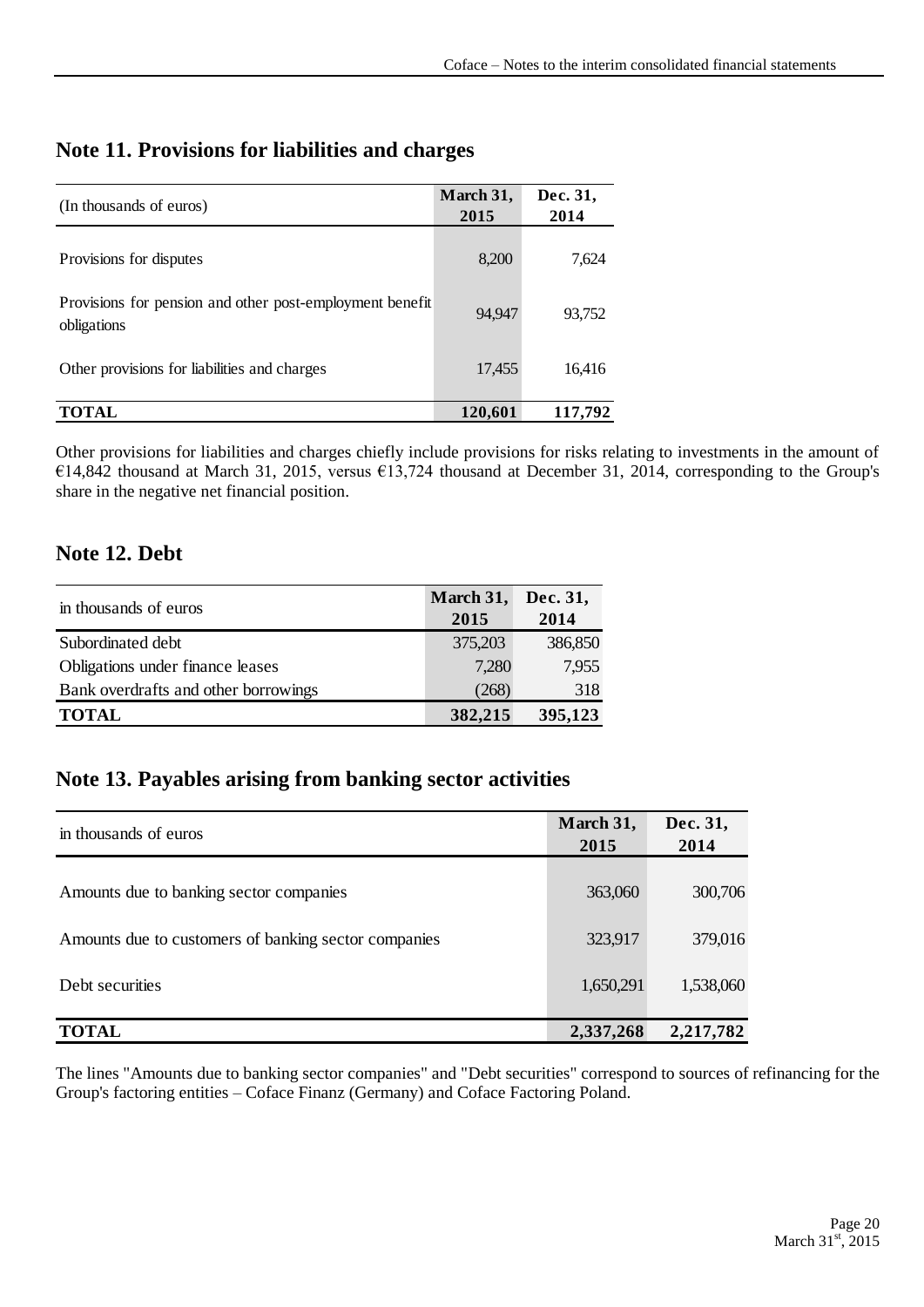## <span id="page-20-0"></span>**Note 14. Consolidated revenue**

in thousands of euros

| a) By business line                                   | March 31,<br>2015 | March 31,<br>2014 |
|-------------------------------------------------------|-------------------|-------------------|
|                                                       |                   |                   |
| Premiums – direct business                            | 344,252           | 326,913           |
| Premiums – inward reinsurance                         | 23,752            | 18,094            |
| Policyholders' rebates                                | (19, 119)         | (22, 359)         |
| Provisions for unearned premiums                      | (41,950)          | (35,130)          |
| Earned premiums net of cancellations c)               | 306,935           | 287,518           |
| <b>Fees and commission income</b>                     | 36,717            | 35,634            |
| Net income from banking activities d)                 | 18,234            | 16,350            |
|                                                       |                   |                   |
| Other insurance-related services                      | 2,587             | 2,717             |
| Remuneration of public procedures management services | 14,944            | 16,320            |
| Business information and other services               | 6,340             | 6,552             |
| Receivables management                                | 3,828             | 4,913             |
| Revenue or income from other activities               | 27,699            | 30,502            |
|                                                       |                   |                   |
| Consolidated revenue                                  | 389,585           | 370,004           |
|                                                       |                   |                   |
| in thousands of euros                                 |                   |                   |
| b) By country of invoicing                            | March 31,         | March 31,         |
|                                                       | 2015              | 2014              |
|                                                       |                   |                   |
| Northern Europe                                       | 91,342            | 93,576            |
| Western Europe                                        | 119,908           | 122,430           |
| Central Europe                                        | 28,366            | 28,610            |
| Mediterranean & Africa                                | 65,861            | 58,087            |
| North America                                         | 33,831            | 27,012            |
| Latin America                                         | 22,192            | 19,637            |
| Asia-Pacific                                          | 28,085            | 20,652            |
|                                                       |                   |                   |
| Consolidated revenue                                  | 389,585           | 370,004           |
| in thousands of euros                                 |                   |                   |
|                                                       | March 31,         | March 31,         |
| c) Insurance revenue by type of insurance             | 2015              | 2014              |
|                                                       |                   |                   |
| Credit insurance                                      | 282,880           | 264,895           |
| Guarantees                                            | 12,607            | 14,178            |
| Single risk                                           | 11,448            | 8,445             |
| Total insurance revenue                               | 306,935           | 287,518           |
| in thousands of euros                                 |                   |                   |
|                                                       | March 31,         | March 31,         |
| d) Net income from banking activities                 | 2015              | 2014              |
| Financing fees                                        | 8,142             | (3,597)           |
| Factoring fees                                        | 9,631             | 22,087            |
| Other                                                 | 460               | (2,140)           |
| Total net income from banking activities              | 18,234            | 16,350            |
|                                                       |                   |                   |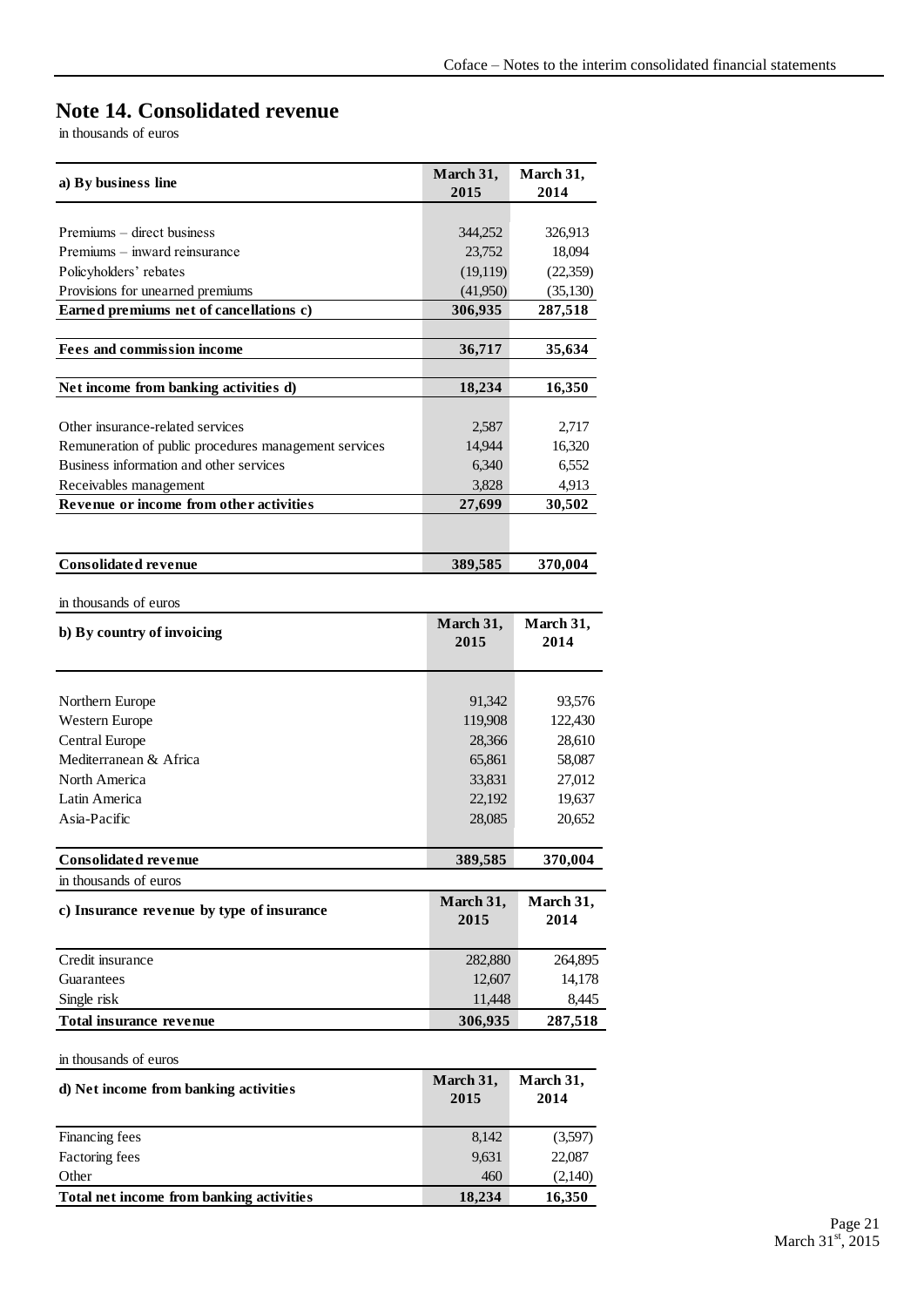## <span id="page-21-0"></span>**Note 15. Claims expenses**

| in thousands of euros                                                                   | <b>March 31, 2015</b>             | <b>March. 31,</b><br>2014*    |  |  |
|-----------------------------------------------------------------------------------------|-----------------------------------|-------------------------------|--|--|
| Paid claims, net of recoveries<br>Claims handling expenses<br>Change in claims reserves | (111, 463)<br>(7,350)<br>(33,933) | (135,167)<br>(8,166)<br>6,097 |  |  |
| <b>Total</b>                                                                            | (152, 746)                        | (137, 236)                    |  |  |

*\*see Note 1 – Restatements due to IFRIC 21*

#### **Claims expenses by period of occurrence**

| in thousands of euros            |            | <b>March 31, 2015</b>                       |            | March 31, 2014* |                                             |            |
|----------------------------------|------------|---------------------------------------------|------------|-----------------|---------------------------------------------|------------|
|                                  | Gross      | Outward<br>reinsurance and<br>retrocessions | <b>Net</b> | Gross           | Outward<br>reinsurance and<br>retrocessions | Net        |
| Claims expenses $-$ current year | (221, 866) | 23,637                                      | (198,229)  | (213,539)       | 25,552                                      | (187,987)  |
| Claims expenses $-$ prior years  | 69.120     | 10.065                                      | 79.185     | 76.303          | (2,730)                                     | 73,573     |
| <b>Claims expenses</b>           | (152, 746) | 33,702                                      | (119, 044) | (137, 236)      | 22,822                                      | (114, 414) |

*\*see Note 1 – Restatements due to IFRIC21*

## <span id="page-21-1"></span>**Note 16. General expenses by function**

| in thousands of euros                        | March 31,<br>2015 | March 31,<br>$2014*$ |
|----------------------------------------------|-------------------|----------------------|
| Commissions                                  | (38,741)          | (33,215)             |
| Other acquisition costs                      | (36,177)          | (32,020)             |
| <b>Total acquisition costs</b>               | (74, 918)         | (65, 234)            |
| <b>Administrative costs</b>                  | (63, 404)         | (61,799)             |
| Other current operating expenses             | (20, 241)         | (20, 668)            |
| <b>Investment management expenses</b>        | (618)             | (1,276)              |
| o/w insurance investment management expenses | (618)             | (1,086)              |
| Claims handling expenses                     | (7,350)           | (8,166)              |
| $o/w$ insurance claims handling expenses     | (7,350)           | (7,267)              |
|                                              |                   |                      |
| <b>TOTAL</b>                                 | (166, 531)        | (157, 144)           |
| of which employee profit-sharing             | (3,387)           | (2,517)              |

*\*see Note 1 – Restatements due to IFRIC21*

Total administrative costs for the Coface Group including general insurance expenses (by function), expenses from other activities and expenses from banking activities came out at €181,391 thousand in the three months ended March 31, 2015 versus €171,746 thousand in the three months ended March 31, 2014 or €172,257 thousand on March 31, 2014 with IFRIC21 adjustments .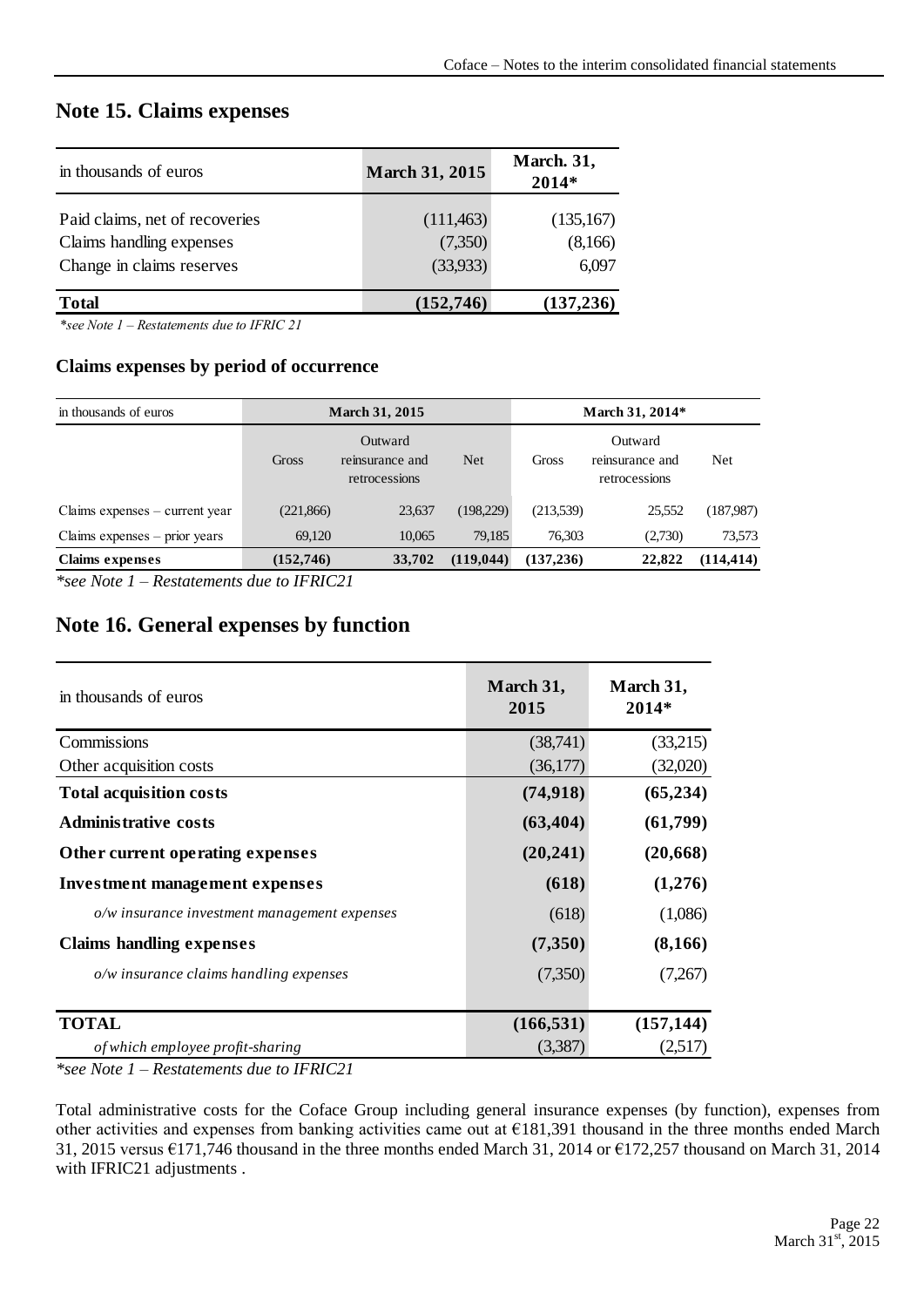In the income statement, claims handling expenses are included in "Claims expenses" and investment management expenses are shown in "Investment income, net of management expenses (excluding finance costs)".

## <span id="page-22-0"></span>**Note 17. Reinsurance result**

|                                               |           | March 31, March 31, |
|-----------------------------------------------|-----------|---------------------|
| in thousands of euros                         | 2015      | 2014                |
| Ceded premiums                                | (81, 446) | (77,210)            |
| Change in unearned premiums provisions        | 13,364    | 4,936               |
| <b>Expenses from ceded reinsurance</b>        | (68, 082) | (72, 274)           |
| Ceded claims                                  | 26,229    | 39,452              |
| Change in claims provisions net of recoveries | 7,473     | (15,716)            |
| Commissions paid by reinsurers                | 21,257    | 24,239              |
| Income from ceded reinsurance                 | 54,959    | 47,974              |
| <b>Reinsurance result</b>                     | (13, 123) | (24,299)            |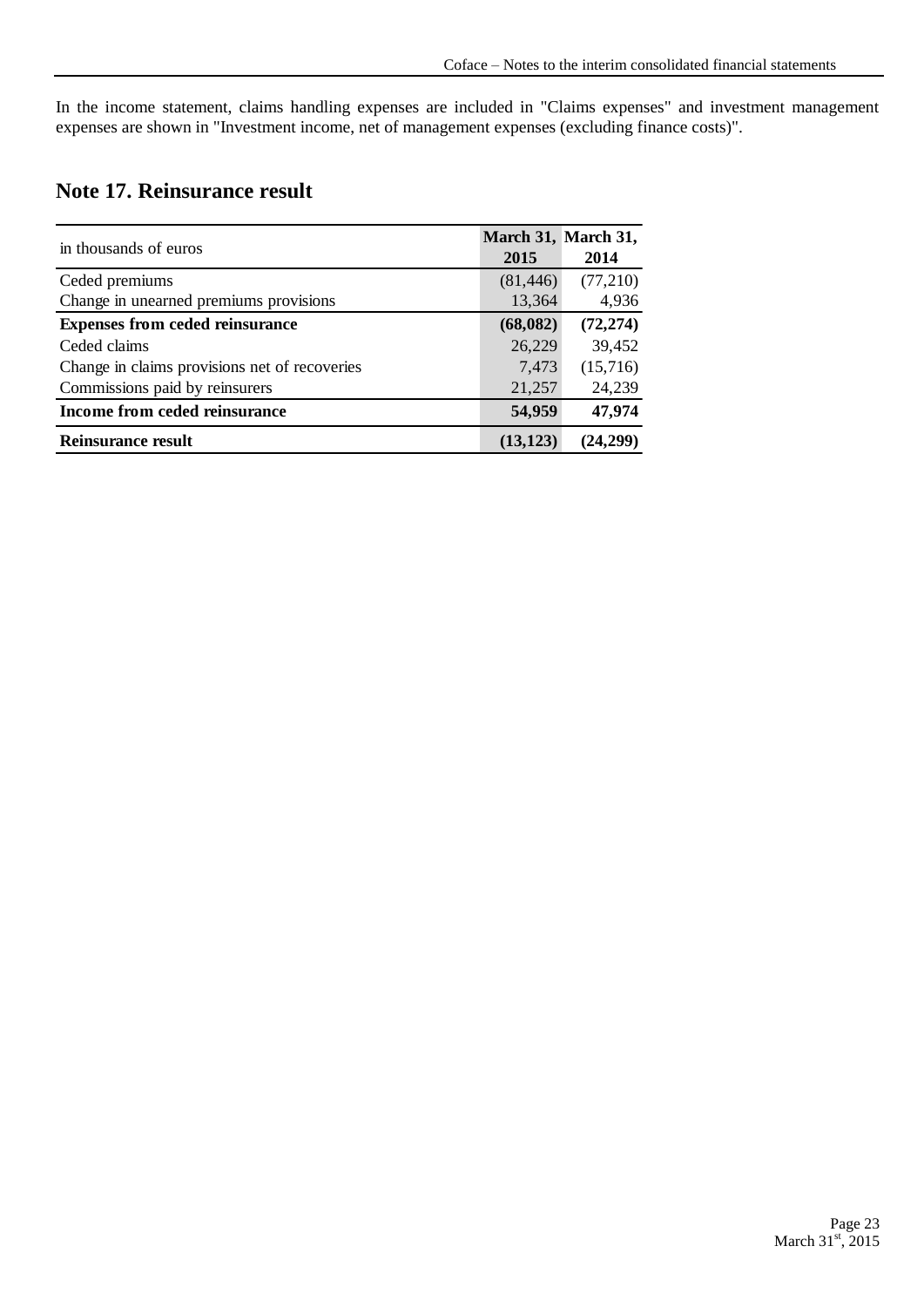| (in thousands of euros)                                                          | March 31,<br>2015 | March 31,<br>2014 |
|----------------------------------------------------------------------------------|-------------------|-------------------|
| Investment income                                                                | 10,578            | 6,730             |
| Change in financial instruments at fair value though income                      | (45, 942)         | 875               |
| o/w hedged by currency derivatives on "Colombes" mutual funds*                   | (44, 214)         | 877               |
|                                                                                  |                   |                   |
| Net gains on disposals                                                           | 3,398             | 2,314             |
| o/w hedged by currency derivatives on "Colombes" mutual funds*                   | (410)             | (164)             |
| Additions to/(reversals from) impairment                                         |                   | (905)             |
| Net foreign exchange gains                                                       | 46,029            | 1,776             |
| o/w hedged by currency derivatives on "Colombes" mutual funds*                   | 44,691            | (531)             |
| Investment management expenses                                                   | (1,103)           | (1,707)           |
| Total investment income, net of management expenses (excluding<br>finance costs) | 12,960            | 9,084             |

#### <span id="page-23-0"></span>**Note 18. Investment income by category**

*\* As at March 31, 2015, the significant variation of the dollar against the euro generated a significant impact in the consolidated income statement, almost completely offset by the currency derivatives. The residual impact amounts to €477 thousand.* 

## <span id="page-23-1"></span>**Note 19. Other operating income and expenses**

|                                 | March 31, | March 31, |
|---------------------------------|-----------|-----------|
| in thousands of euros           | 2015      | 2014      |
| Other operating expenses        | (242)     | (1,396)   |
| Compensation for american agent | (1,889)   |           |
| Total other operating expenses  | (2,131)   | (1,396)   |
| Other operating income          | 16        |           |
| Total other operating income    | 16        |           |
| <b>Net</b>                      | (2, 115)  | (1.393    |

At March 31, 2015, other operating expenses concern mainly compensations paid to sales agents within the framework of the plan of restructuration and densification of the distribution network led in the United States.

On March 31, 2014, an exceptional expense of €1,314 thousand had been recorded in other operating expenses regarding Initial Public Offering fees (communication agency, lawyers, auditors, consulting firms), and expenses and fees paid to Natixis Interépargne.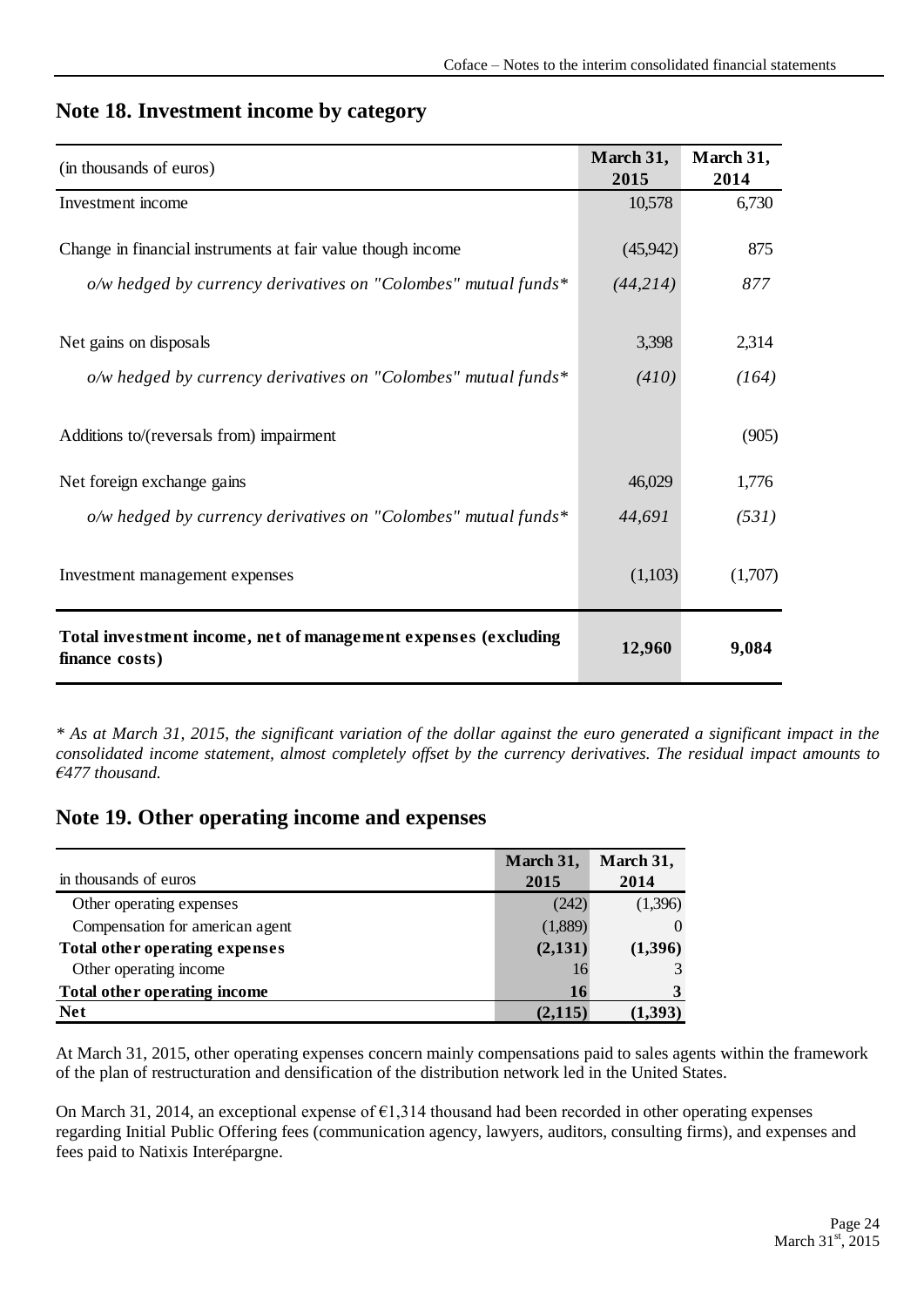## <span id="page-24-0"></span>**Note 20. Breakdown of net income by segment**

Segment reporting is representative of the data monitored for management purposes, and is presented by geographic segment.

Premiums, claims and commissions are monitored by country of invoicing. In the case of direct business, the country of invoicing is that in which the issuer of the invoice is located and for inward reinsurance, the country of invoicing is that in which the ceding insurer is located.

Reinsurance result – which is calculated and recognized for the whole Group at the level of Compagnie Française d'Assurance pour le Commerce Extérieur (formerly Coface SA) – has been reallocated at the level of each region.

Income taxes by segment have been calculated based on this monitoring framework.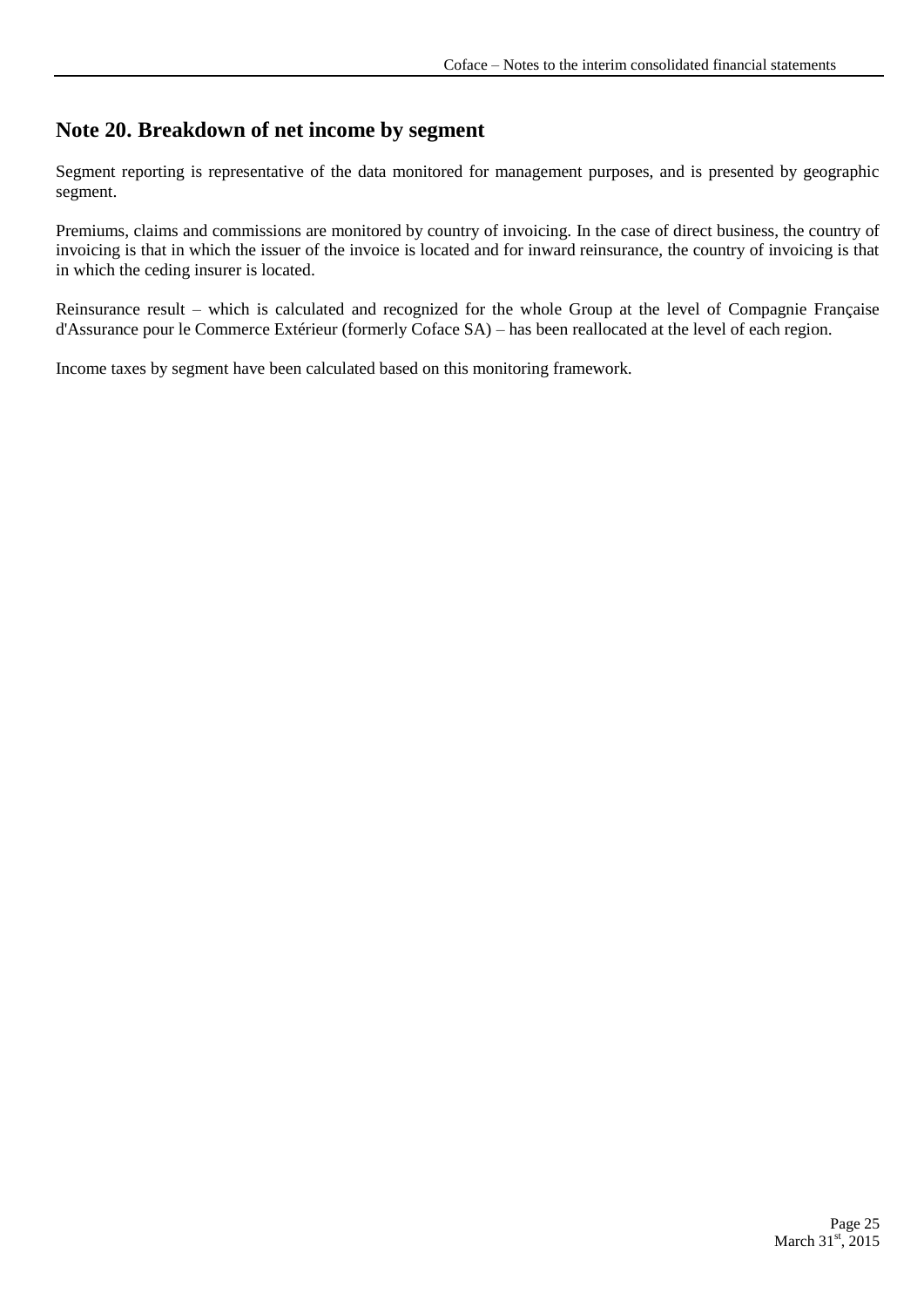#### **Analysis of March 31, 2015 net income by segment**

| (in thousands of euros)                                                    | <b>Northern</b><br><b>Europe</b> | Western<br><b>Europe</b> | Central<br><b>Europe</b> | Mediter-<br>ranean &<br>Africa | <b>North</b><br>America | Latin<br>America | Asia-<br>Pacific | Group<br>reinsuranc<br>e | Cogeri  | Holding<br>company<br>costs |            | Inter-zone Group total |
|----------------------------------------------------------------------------|----------------------------------|--------------------------|--------------------------|--------------------------------|-------------------------|------------------|------------------|--------------------------|---------|-----------------------------|------------|------------------------|
| <b>REVENUE</b>                                                             | 88,015                           | 122,951                  | 29,239                   | 66,324                         | 33,831                  | 22,192           | 28,085           | 160,321                  | 7,202   |                             | (168, 575) | 389,585                |
| o/w Insurance                                                              | 59.716                           | 91,799                   | 21.583                   | 54,853                         | 30,049                  | 21,354           | 27,582           | 160,321                  |         |                             | (160, 321) | 306.935                |
| $o/w$ Factoring                                                            | 16,205                           |                          | 2,029                    |                                |                         |                  |                  |                          |         |                             |            | 18,234                 |
| o/w Other insurance-related services                                       | 12,094                           | 31,154                   | 5,626                    | 11,471                         | 3,782                   | 838              | 503              |                          | 7,202   |                             | (8, 254)   | 64,416                 |
| Claims-related expenses (including claims handling costs)                  | (34,530)                         | (32, 642)                | (12,517)                 | (29,365)                       | (15, 187)               | (16,052)         | (11,109)         | (120.982)                |         | (1,026)                     | 120,664    | (152,746)              |
| Cost of risk                                                               | (630)                            |                          |                          |                                |                         |                  |                  |                          |         |                             |            | (630)                  |
| Commissions                                                                | (4,833)                          | (11,782)                 | (1,141)                  | (6,564)                        | (7,059)                 | (2,340)          | (5,958)          | (41,672)                 |         |                             | 42,606     | (38,741)               |
| Other internal general expenses                                            | (33,016)                         | (43,283)                 | (9,455)                  | (19, 684)                      | (6,814)                 | (5,582)          | (7,667)          |                          | (7,222) | (9,893)                     | 7,934      | (134, 682)             |
| <b>UNDERWRITING INCOME BEFORE REINSURANCE*</b>                             | 15,006                           | 35,244                   | 6,126                    | 10,712                         | 4,771                   | (1,782)          | 3,351            | (2,333)                  | (20)    | (10, 919)                   | 2,630      | 62,786                 |
| Income/(loss) on ceded reinsurance                                         | (793)                            | (14,577)                 | (615)                    | 3,885                          | (1,032)                 | 2,902            | 485              | (1,045)                  |         |                             | (2,333)    | (13, 123)              |
| Other operating income and expenses                                        |                                  | (145)                    | (81)                     |                                | (1,889)                 |                  |                  |                          |         |                             |            | (2,115)                |
| Net financial income excluding finance costs                               | 4,004                            | 2,829                    | 934                      | 3,654                          | 223                     | 1,769            | (235)            |                          | 429     | (122)                       | (526)      | 12,960                 |
| Finance costs                                                              | (161)                            | (277)                    | (37)                     | (113)                          | (199)                   | (26)             | (11)             |                          | (41)    | (4,027)                     | 229        | (4,664)                |
| <b>OPERATING INCOME including finance costs</b>                            | 18,056                           | 23,073                   | 6,327                    | 18,138                         | 1,874                   | 2,863            | 3,589            | (3,378)                  | 368     | (15,068)                    |            | 55,843                 |
| Share in net income of associates                                          |                                  | 222                      |                          |                                |                         |                  |                  |                          |         |                             |            | 222                    |
| <b>NET INCOME BEFORE TAX</b>                                               | 18,056                           | 23,295                   | 6,327                    | 18,138                         | 1,874                   | 2,863            | 3,589            | (3,378)                  | 368     | (15,068)                    |            | 56,066                 |
| Income tax expense                                                         | (7,489)                          | (7,682)                  | (1,326)                  | (4,547)                        | (230)                   | (695)            | (1,104)          | 1,163                    | (127)   | 5,188                       | 1,193      | (15,656)               |
| <b>CONSOLIDATED NET INCOME BEFORE NON-</b><br><b>CONTROLLING INTERESTS</b> | 10,567                           | 15,614                   | 5,001                    | 13,591                         | 1,644                   | 2,168            | 2,485            | (2,215)                  | 241     | (9,880)                     | 1,193      | 40,410                 |
| Non-controlling interests                                                  | (1)                              |                          | (126)                    |                                |                         | 28               |                  |                          |         |                             |            | (99)                   |
| <b>NET INCOME FOR THE PERIOD</b>                                           | 10,566                           | 15,614                   | 4,875                    | 13,591                         | 1,644                   | 2,196            | 2,485            | (2,215)                  | 241     | (9, 880)                    | 1,193      | 40,311                 |

\* Underwriting income before reinsurance is a key financial indicator used by the Coface Group to analyze the performance of its businesses. Underwriting income before reinsurance corresponds to the sum of revenue, claims expenses, expenses from banking activities, cost of risk, policy acquisition costs, administrative costs, and other current operating expenses, and expenses from other activities.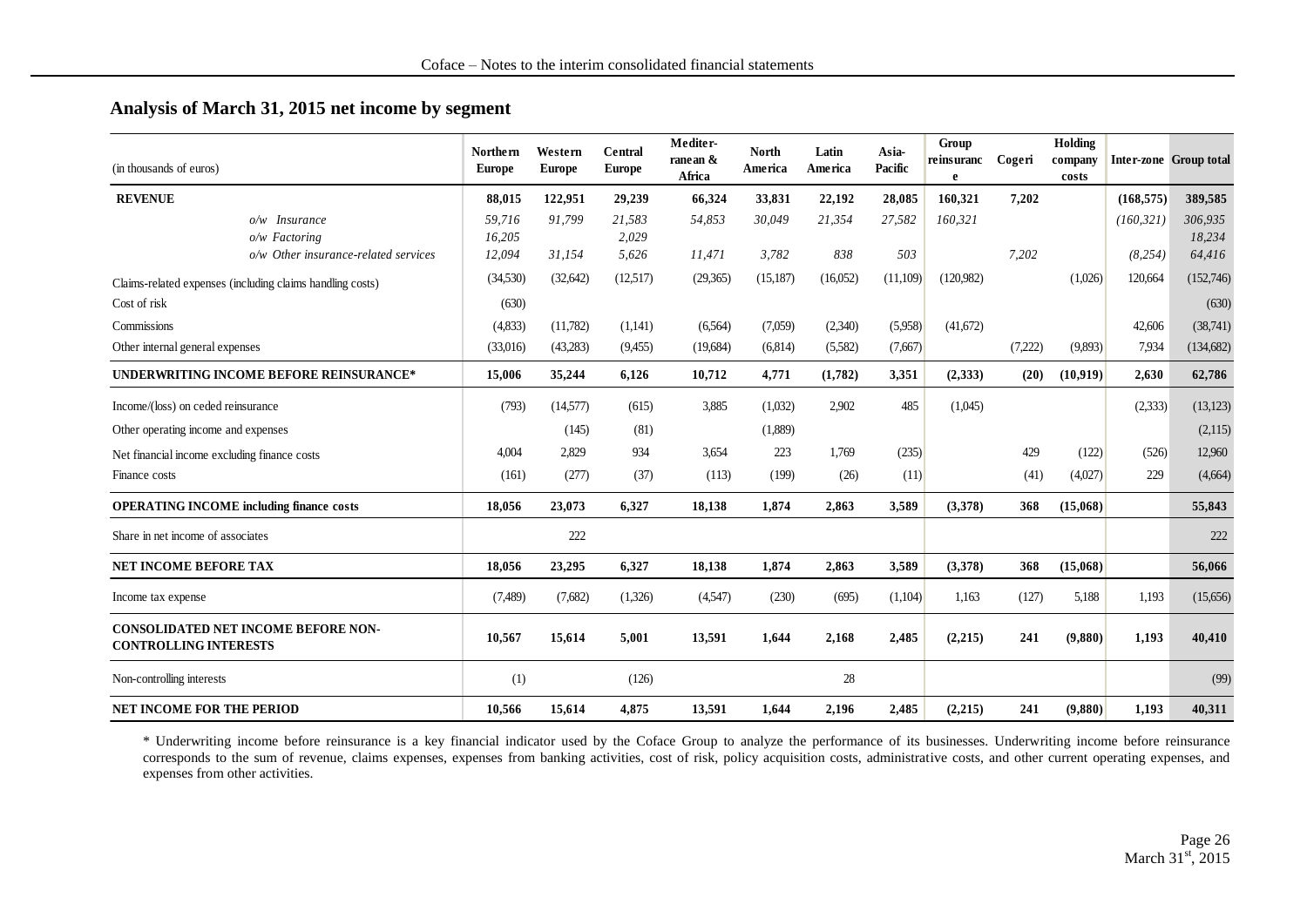#### **Analysis of March 31, 2014 IFRIC 21 restated net income by segment**

|                                                           | <b>Northern</b> | Western       | Central       | Mediter-           | <b>North</b> | Latin     | Asia-    | Group      |         | Holding          |              |                        |
|-----------------------------------------------------------|-----------------|---------------|---------------|--------------------|--------------|-----------|----------|------------|---------|------------------|--------------|------------------------|
| (in thousands of euros)                                   | <b>Europe</b>   | <b>Europe</b> | <b>Europe</b> | ranean &<br>Africa | America      | America   | Pacific  | reinsuranc | Cogeri  | company<br>costs |              | Inter-zone Group total |
| <b>REVENUE</b>                                            | 90,897          | 124,054       | 30,133        | 58,432             | 27,017       | 19.637    | 20,652   | 56,825     | 7,268   |                  | (64, 911)    | 370,004                |
| $o/w$ Insurance                                           | 62.524          | 94,701        | 21,716        | 46,555             | 23,943       | 17,689    | 20,389   | 56,825     |         |                  | (56, 825)    | 287,518                |
| o/w Factoring                                             | 14,295          |               | 2,055         |                    |              |           |          |            |         |                  |              | 16,350                 |
| o/w Other insurance-related services                      | 14,078          | 29,353        | 6,362         | 11,877             | 3.074        | 1.948     | 263      |            | 7.268   |                  | (8,086)      | 66.136                 |
|                                                           | (35,789)        | (39, 133)     | (13, 122)     | (27, 897)          | (3, 481)     | (10, 130) | (7, 148) | (20, 576)  |         |                  | 20,040       | (137, 236)             |
| Claims-related expenses (including claims handling costs) | (601)           |               | (145)         |                    |              |           | 3        |            |         |                  |              | (743)                  |
| Cost of risk                                              | (6,057)         | (10, 810)     | (1,069)       | (4,544)            | (5,401)      | (1,695)   | (4, 438) | (16,550)   |         |                  | 17,320       | (33,244)               |
| Commissions                                               | (35, 657)       | (40, 288)     | (9,083)       | (17,703)           | (6,143)      | (5,857)   | (6,769)  |            | (7,185) | (9,018)          | 8,133        | (129,570)              |
| Other internal general expenses                           |                 |               |               |                    |              |           |          |            |         |                  |              |                        |
| UNDERWRITING INCOME BEFORE REINSURANCE*                   | 12,793          | 33,823        | 6,714         | 8,288              | 11,992       | 1,954     | 2,300    | 19,699     | 83      | (9,018)          | (19, 418)    | 69,211                 |
|                                                           |                 |               |               |                    |              |           |          |            |         |                  |              |                        |
| Income/(loss) on ceded reinsurance                        | (3,983)         | (8,376)       | (237)         | (1,161)            | (3,079)      | (4,039)   | (2,509)  | (20,615)   |         |                  | 19,701       | (24,297)               |
| Other operating income and expenses                       | 44              | (1,327)       | 18            | (91)               |              |           | 7        |            |         |                  | (44)         | (1,393)                |
| Net financial income excluding finance costs              | 3,002           | 466           | 741           | 855                | 553          | 2,769     | 867      |            | 183     |                  | (354)        | 9,082                  |
| Finance costs                                             | (145)           | (378)         |               | (56)               | (113)        | (12)      | (3)      |            | (7)     |                  | 119          | (594)                  |
|                                                           |                 |               |               |                    |              |           |          |            |         |                  |              |                        |
| <b>OPERATING INCOME including finance costs</b>           | 11,712          | 24,208        | 7,236         | 7,836              | 9,353        | 673       | 663      | (916)      | 259     | (9,018)          | $\mathbf{3}$ | 52,009                 |
|                                                           |                 |               |               |                    |              |           |          |            |         |                  |              |                        |
| Share in net income of associates                         |                 | 332           |               |                    |              |           |          |            |         |                  |              | 332                    |
|                                                           |                 |               |               |                    |              |           |          |            |         |                  |              |                        |
| NET INCOME BEFORE TAX                                     | 11,712          | 24,540        | 7,236         | 7,836              | 9,353        | 673       | 663      | (916)      | 259     | (9,018)          | $\mathbf{3}$ | 52,341                 |
|                                                           |                 |               |               |                    |              | 938       |          | 315        |         |                  |              |                        |
| Income tax expense                                        | (2,572)         | (7, 426)      | (988)         | (6,235)            | (2,829)      |           | (90)     |            | (115)   | 3,105            | 73           | (15,825)               |
| CONSOLIDATED NET INCOME BEFORE NON-                       | 9,139           | 17,114        | 6,248         | 1,600              | 6,524        | 1,611     | 573      | (600)      | 144     | (5,913)          | 76           | 36,515                 |
| CONTROL LING INTERFETS                                    |                 |               |               |                    |              |           |          |            |         |                  |              |                        |
| Non-controlling interests                                 | (25)            | (32)          | (197)         |                    | (18)         | (29)      | (6)      |            | (1)     |                  |              | (307)                  |
|                                                           |                 |               |               |                    |              |           |          |            |         |                  |              |                        |
| <b>NET INCOME FOR THE PERIOD</b>                          | 9,114           | 17.080        | 6,051         | 1.601              | 6.506        | 1,582     | 567      | (600)      | 143     | (5, 913)         | 76           | 36,207                 |
|                                                           |                 |               |               |                    |              |           |          |            |         |                  |              |                        |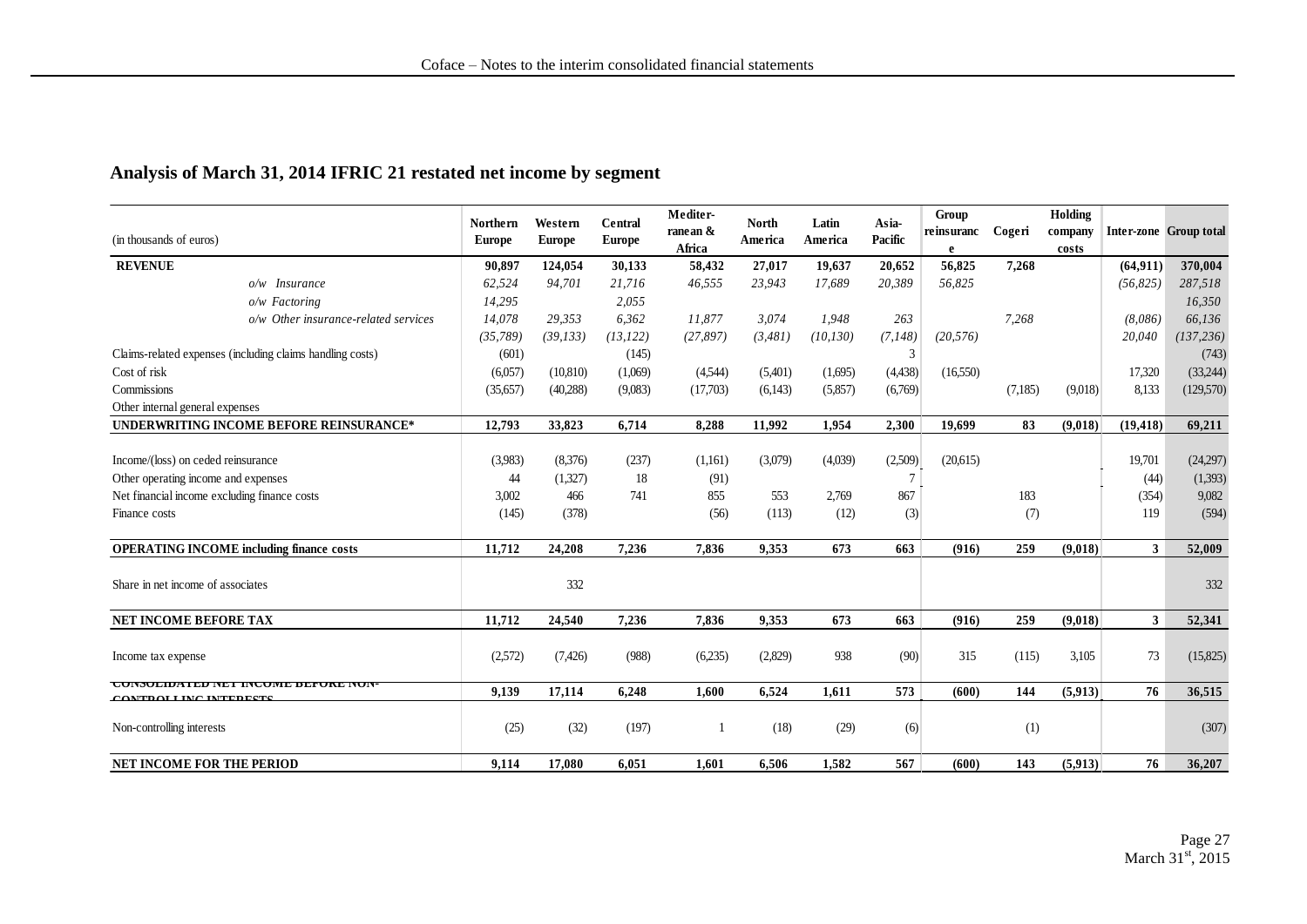## <span id="page-27-0"></span>**Note 21. Earnings per share**

| 31 March, 2015     |                          |          |             |                           |                |              |  |  |  |  |
|--------------------|--------------------------|----------|-------------|---------------------------|----------------|--------------|--|--|--|--|
|                    |                          |          |             | Net income for<br>Average |                | Earnings per |  |  |  |  |
|                    |                          |          |             | number of                 | the period (in | share        |  |  |  |  |
|                    |                          |          |             | shares                    | $\in$ k)       | (in euros)   |  |  |  |  |
| Consolidated scope | Basic earnings per share |          | 157,185,689 | 40,311                    | 0.26           |              |  |  |  |  |
|                    | Dilutive instruments     |          |             | 0                         | 0              | $\Omega$     |  |  |  |  |
|                    | <b>Diluted</b><br>share  | earnings | per         | 157,185,689               | 40,311         | 0.26         |  |  |  |  |

| 31 March, 2014*      |                                     |     |             |                |              |  |  |  |  |  |
|----------------------|-------------------------------------|-----|-------------|----------------|--------------|--|--|--|--|--|
|                      |                                     |     | Average     | Net income for | Earnings per |  |  |  |  |  |
|                      |                                     |     | number of   | the period (in | share        |  |  |  |  |  |
|                      |                                     |     | shares      | $\in$ k)       | (in euros)   |  |  |  |  |  |
| Consolidated scope   | Basic earnings per share            |     | 156,841,307 | 36,208         | 0.23         |  |  |  |  |  |
| Dilutive instruments |                                     | 0   | 0           | $\Omega$       |              |  |  |  |  |  |
|                      | <b>Diluted</b><br>earnings<br>share | per | 156,841,307 | 36,208         | 0.23         |  |  |  |  |  |

*\*see Note 1 – Restatements due to IFRIC21*

## <span id="page-27-1"></span>**Note 22. Off-balance sheet commitments**

#### (in thousands of euros)

| $(n)$ undertakened by $(n)$ curves<br>Off-balance sheet commitments | <b>March 31, 2015</b> | December 31,<br>2014 |  |  |
|---------------------------------------------------------------------|-----------------------|----------------------|--|--|
| <b>Commitments</b> given                                            | 419,723               | 419,655              |  |  |
| Endorsements and letters of credit                                  | 410,100               | 410,100              |  |  |
| Property guarantees                                                 | 7,500                 | 7,500                |  |  |
| Financial commitments in respect of equity<br>interests             | 282                   | 282                  |  |  |
| of which, consolidated companies                                    |                       |                      |  |  |
| Obligations under finance leases                                    | 1,841                 | 1,773                |  |  |
| <b>Commitments received</b>                                         | 956,321               | 1,086,961            |  |  |
| Endorsements and letters of credit                                  | 122,617               | 115,737              |  |  |
| Guarantees                                                          | 130,928               | 134,724              |  |  |
| Credit lines                                                        | 500,000               | 500,000              |  |  |
| Financial commitments in respect of equity<br>interests             | 2,776                 | 2,500                |  |  |
| of which, consolidated companies                                    |                       |                      |  |  |
| <b>Reciprocal commitments</b>                                       |                       |                      |  |  |
| Forward purchases and sales of foreign                              |                       |                      |  |  |
| currencies                                                          |                       |                      |  |  |
| <b>Guarantees received</b>                                          | 305,323               | 305,323              |  |  |
| Securities lodged as collateral by reinsurers                       | 305,323               | 305,323              |  |  |
| <b>Financial market transactions</b>                                | 21,716                | 36,829               |  |  |

Credit lines correspond to liquidity lines related to commercial paper issues in the amount of €500,000 thousand.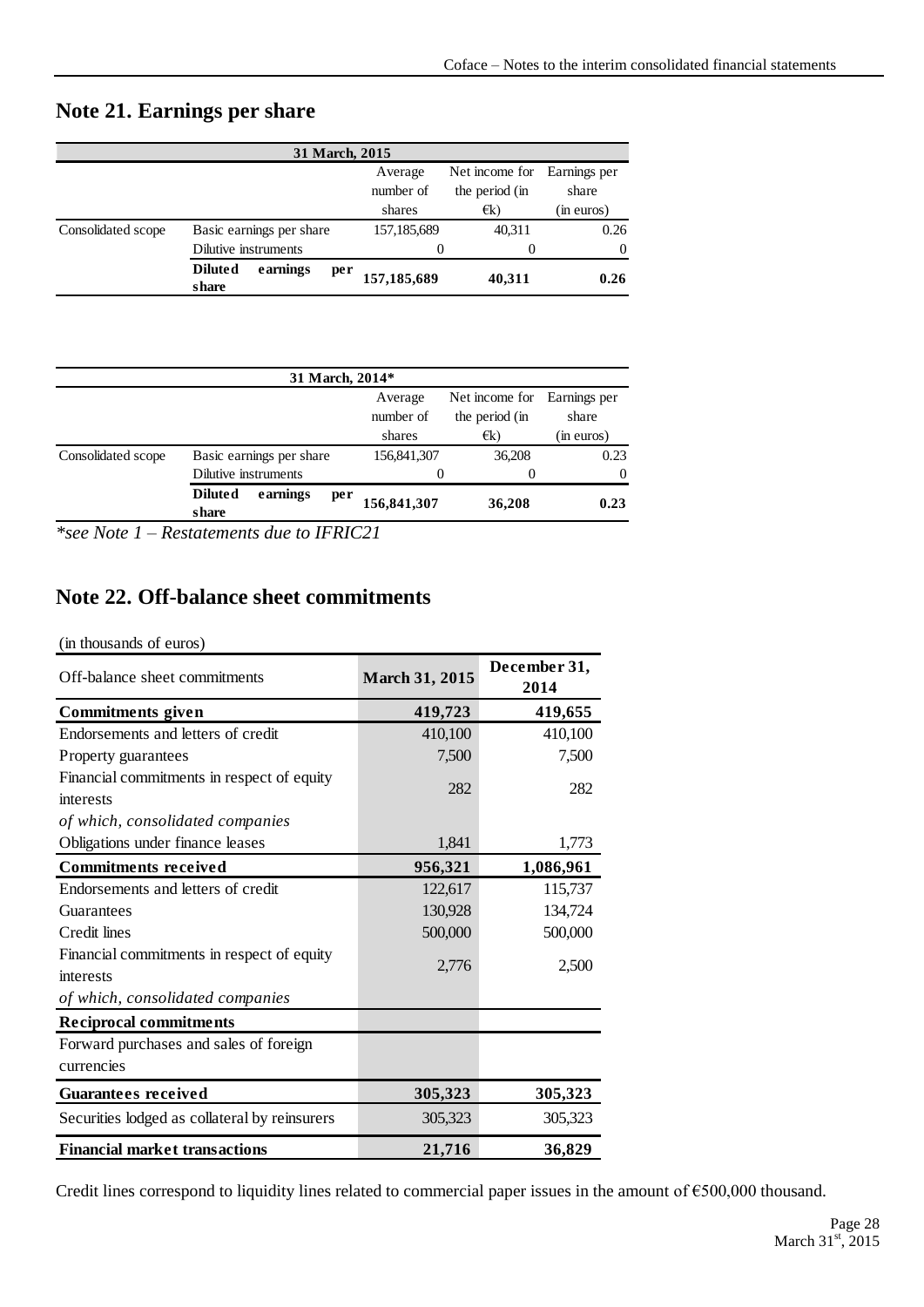## <span id="page-28-0"></span>**Note 23. Related parties**

Natixis holds 41.25% of the share capital of the Coface Group.

|                          | Number of<br>shares      | $\frac{6}{6}$    |  |
|--------------------------|--------------------------|------------------|--|
| <b>Natixis</b><br>Public | 64,853,869<br>92,350,095 | 41.25%<br>58.75% |  |
| <b>Total</b>             | 157,203,964              | 100.00%          |  |

#### **RELATIONS WITH CONSOLIDATED ENTITIES**

The Coface Group's main transactions with related parties concern Natixis and its subsidiaries.

The main related-party transactions are as follows:

- financing of a portion of the factoring activity by Natixis SA;
- financial investments with the BPCE and Natixis groups;
- tax payables and receivables within the Natixis tax consolidation group;
- Coface's credit insurance coverage made available to entities related to Coface;
- recovery of insurance receivables carried out by entities related to Coface on behalf of Coface;
- rebilling of general and administrative expenses, including overheads, personnel expenses, etc.

These transactions are broken down below:

| <b>Current operating income</b>                      |                                                           | March 31, 2015                               |                                                                     |
|------------------------------------------------------|-----------------------------------------------------------|----------------------------------------------|---------------------------------------------------------------------|
| (in thousands of euros)                              | Groupe<br><b>Natixis</b><br>(hors entités<br>abandonnées) | <b>ELLISPHERE</b><br>(ex-Coface<br>Services) | Altus GTS Inc. (Ex<br>Coface Collections<br>North America,<br>Inc.) |
| Total revenue and income from ordinary activities    | (835)                                                     | (1)                                          |                                                                     |
| Revenue (net banking income, after cost of risk)     | (832)                                                     |                                              |                                                                     |
| Revenue or income from other activities              |                                                           |                                              |                                                                     |
| Earned premiums                                      |                                                           |                                              |                                                                     |
| Fees and commission income                           |                                                           |                                              |                                                                     |
| Investment income/(loss), net of management expenses | (3)                                                       | (1)                                          |                                                                     |
|                                                      |                                                           |                                              | (0)                                                                 |
| Total current income and expenses                    | (176)                                                     | (35)                                         | (4)                                                                 |
| Claims expenses                                      | (12)                                                      | (2)                                          |                                                                     |
| Expenses from other activities                       |                                                           |                                              | (4)                                                                 |
| Policy acquisition costs                             | (108)                                                     | (21)                                         |                                                                     |
| Administrative costs                                 | (32)                                                      | (8)                                          |                                                                     |
| Other current operating income and expenses          | (24)                                                      | (4)                                          |                                                                     |
| Current operating income/(loss)                      | (1,011)                                                   | (36)                                         | (4)                                                                 |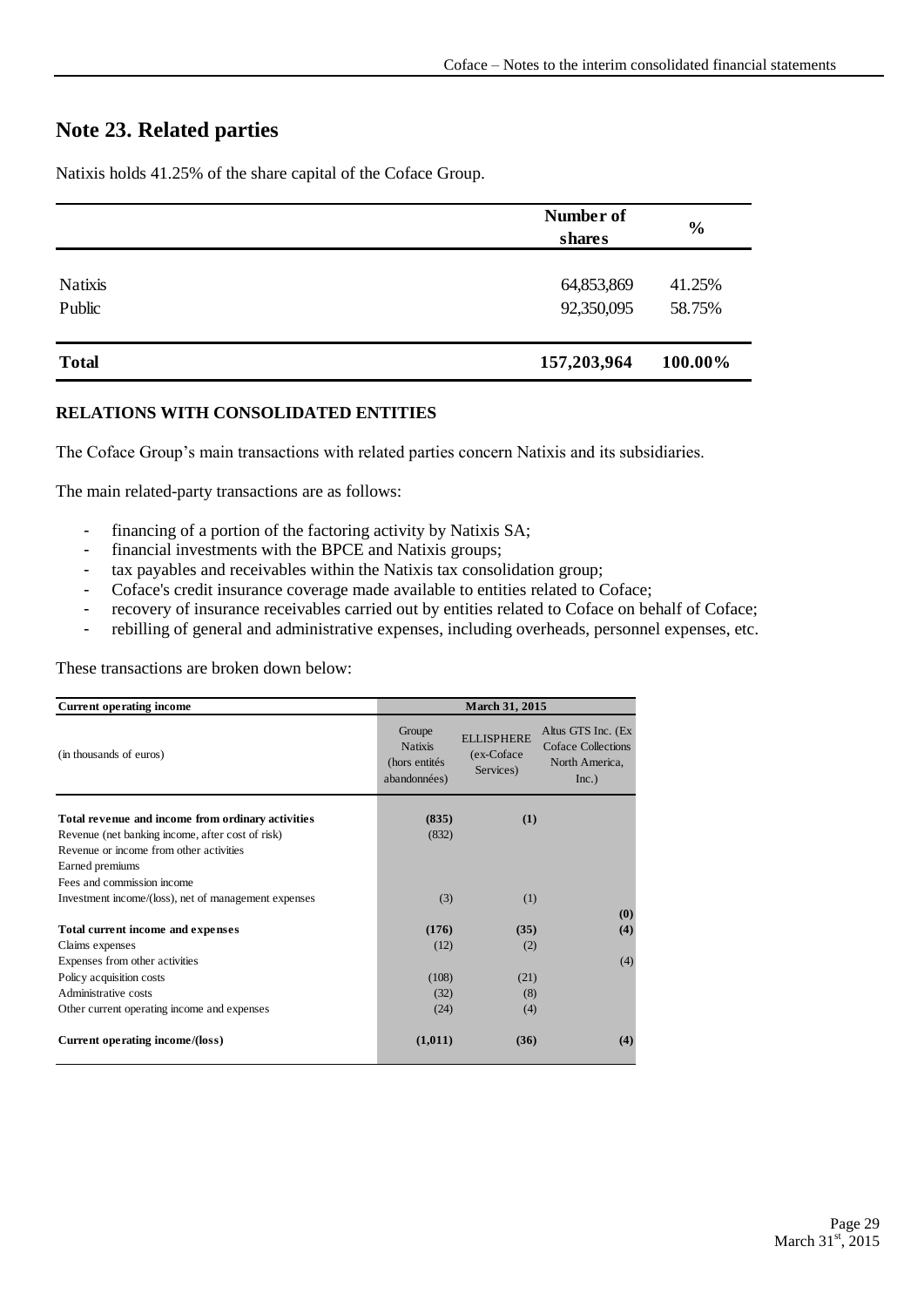#### **Related-party receivables and payables**

| (in thousands of euros)                                       | March 31, 2015       |                                                         |                       |            |                          |                                                                             |
|---------------------------------------------------------------|----------------------|---------------------------------------------------------|-----------------------|------------|--------------------------|-----------------------------------------------------------------------------|
|                                                               | <b>BPCE</b><br>group | Natixis group<br>(excl.)<br>discontinued<br>operations) | <b>Natixis Factor</b> | Ellisphere | Kompass<br>International | Altus GTS Inc.<br>(Ex Coface)<br><b>Collections North</b><br>America, Inc.) |
| <b>Financial investments</b>                                  | 15,006               | 10,443                                                  |                       |            |                          |                                                                             |
| Other assets                                                  |                      |                                                         | 57                    | 138        | 175                      | 94                                                                          |
| Receivables arising from insurance and reinsurance operations |                      |                                                         |                       |            |                          |                                                                             |
| Current tax receivables                                       |                      |                                                         |                       |            |                          |                                                                             |
| Deferred tax assets                                           |                      |                                                         |                       |            |                          |                                                                             |
| Other receivables                                             |                      |                                                         | 57                    | 138        | 175                      | 94                                                                          |
| Cash and cash equivalents                                     |                      | 81                                                      |                       |            |                          |                                                                             |
| Financing liabilities due to banking sector companies         |                      |                                                         |                       |            |                          |                                                                             |
| Liabilities relating to insurance contracts                   |                      |                                                         |                       |            |                          | 86                                                                          |
| Payables arising from banking sector activities               |                      | 257,218                                                 |                       |            |                          |                                                                             |
| Amounts due to banking sector companies                       |                      | 257,218                                                 |                       |            |                          |                                                                             |
| <b>Other liabilities</b>                                      |                      | 1,982                                                   | 6                     | 188        |                          | $\mathbf{0}$                                                                |
| Current tax liabilities                                       |                      | 1,880                                                   |                       |            |                          |                                                                             |
| Other payables                                                |                      | 102                                                     | 6                     | 188        |                          | $\theta$                                                                    |
|                                                               |                      |                                                         |                       |            |                          |                                                                             |

The €257,218 thousand in amounts due to banking sector companies corresponds to borrowings taken out with Natixis to finance the factoring business (see Note 14).

| <b>Current operating income</b>                      |                                                           |                           | <b>March 31, 2014</b> |                          |                                           |
|------------------------------------------------------|-----------------------------------------------------------|---------------------------|-----------------------|--------------------------|-------------------------------------------|
| (in thousands of euros)                              | Groupe<br><b>Natixis</b><br>(hors entités<br>abandonnées) | Natixis Factor Ellisphere |                       | Kompass<br>International | Coface<br>Collections<br>North<br>America |
| Total revenue and income from ordinary activities    | $-1079$                                                   |                           | $-15$                 |                          |                                           |
| Revenue (net banking income, after cost of risk)     | $-1105$                                                   |                           |                       |                          |                                           |
| Revenue or income from other activities              |                                                           |                           |                       |                          |                                           |
| Earned premiums                                      |                                                           |                           | $-16$                 |                          |                                           |
| Fees and commission income                           |                                                           |                           | $\overline{2}$        |                          |                                           |
| Investment income/(loss), net of management expenses | 26                                                        |                           | $-1$                  |                          |                                           |
| Total current income and expenses                    | $-627$                                                    | $-39$                     | $-340$                | 35                       | $-11$                                     |
| Claims expenses                                      | $-53$                                                     |                           | -4                    | 3                        | $-27$                                     |
| Expenses from other activities                       |                                                           |                           | $\overline{0}$        |                          | $-6$                                      |
| Policy acquisition costs                             | $-345$                                                    |                           | $-22$                 | 20                       |                                           |
| Administrative costs                                 | $-136$                                                    | $-39$                     | $-308$                | 7                        | 22                                        |
| Other current operating income and expenses          | $-93$                                                     |                           | $-6$                  | 5                        |                                           |
| Current operating income/(loss)                      | $-1706$                                                   | $-39$                     | $-355$                | 36                       | $-11$                                     |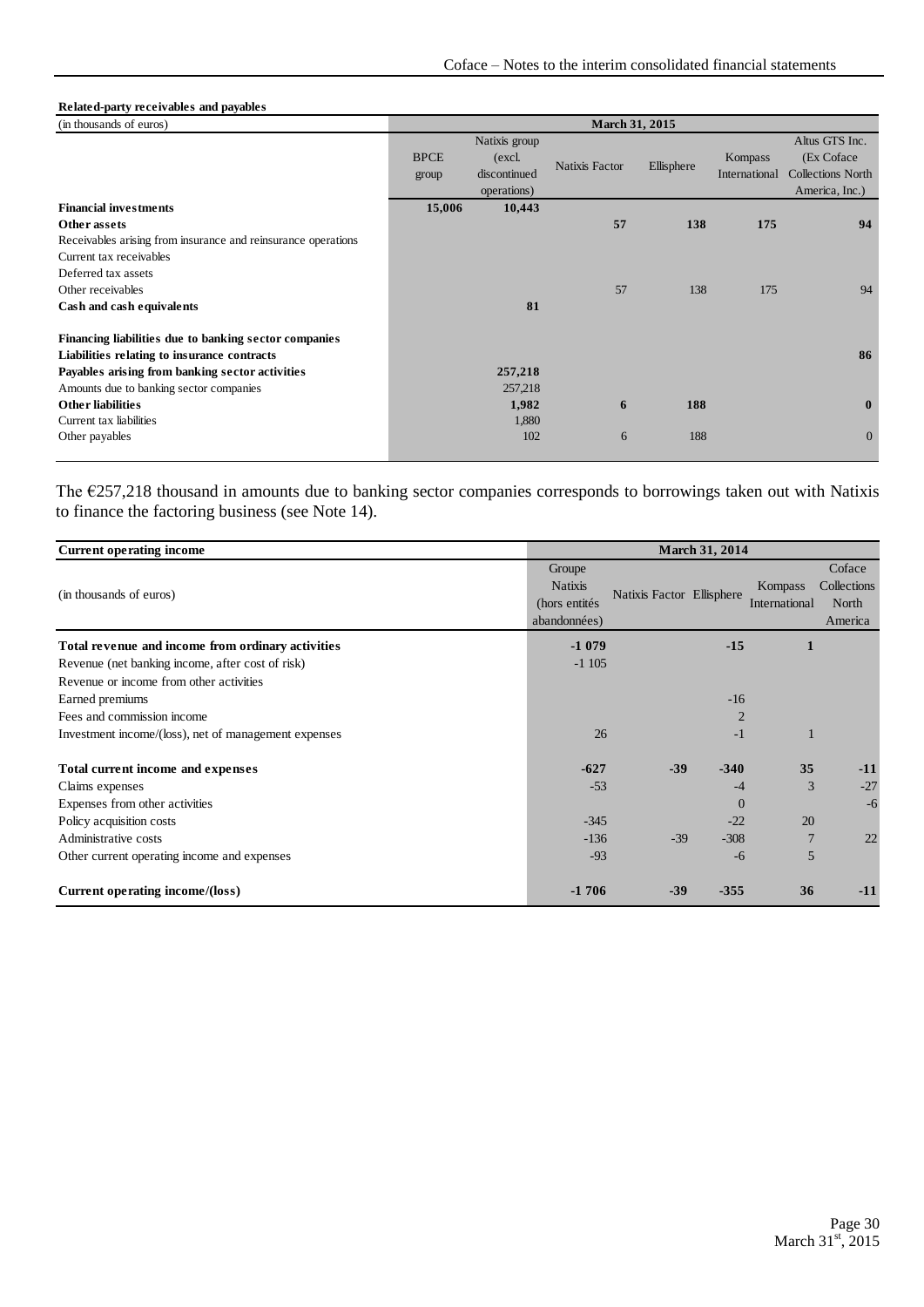Coface – Notes to the interim consolidated financial statements

| Related-party receivables and payables                                                                                                                                                                                                                                        | Dec. 31, 2014        |                                                         |                       |            |                          |                                                                            |
|-------------------------------------------------------------------------------------------------------------------------------------------------------------------------------------------------------------------------------------------------------------------------------|----------------------|---------------------------------------------------------|-----------------------|------------|--------------------------|----------------------------------------------------------------------------|
| (in thousands of euros)                                                                                                                                                                                                                                                       | <b>BPCE</b><br>group | Natixis group<br>(excl.)<br>discontinued<br>operations) | <b>Natixis Factor</b> | Ellisphere | Kompass<br>International | Altus GTS Inc.<br>(Ex Coface<br><b>Collections North</b><br>America, Inc.) |
| <b>Financial investments</b><br>Other assets<br>Receivables arising from insurance and reinsurance operations<br>Current tax receivables                                                                                                                                      | 15,006               | 10,443                                                  | 91<br>$\overline{2}$  | 138        | 175                      | 63                                                                         |
| Deferred tax assets<br>Other receivables<br>Cash and cash equivalents                                                                                                                                                                                                         |                      | 4,685                                                   | 89                    | 138        | 175                      | 63                                                                         |
| Financing liabilities due to banking sector companies<br>Debt securities<br>Liabilities relating to insurance contracts<br>Payables arising from banking sector activities<br>Amounts due to banking sector companies<br>Amounts due to customers of banking sector companies |                      | 164,835<br>164,835                                      |                       |            |                          | 76                                                                         |
| Debts evidenced by certificates<br><b>Other liabilities</b><br>Current taxes<br>Other payables                                                                                                                                                                                |                      | 1,993<br>1,880<br>113                                   | 6<br>6                | 385<br>385 |                          | $\bf{0}$<br>$\mathbf{0}$                                                   |

# <span id="page-30-0"></span>**Note 24. Events after the reporting period**

No event after the reporting period.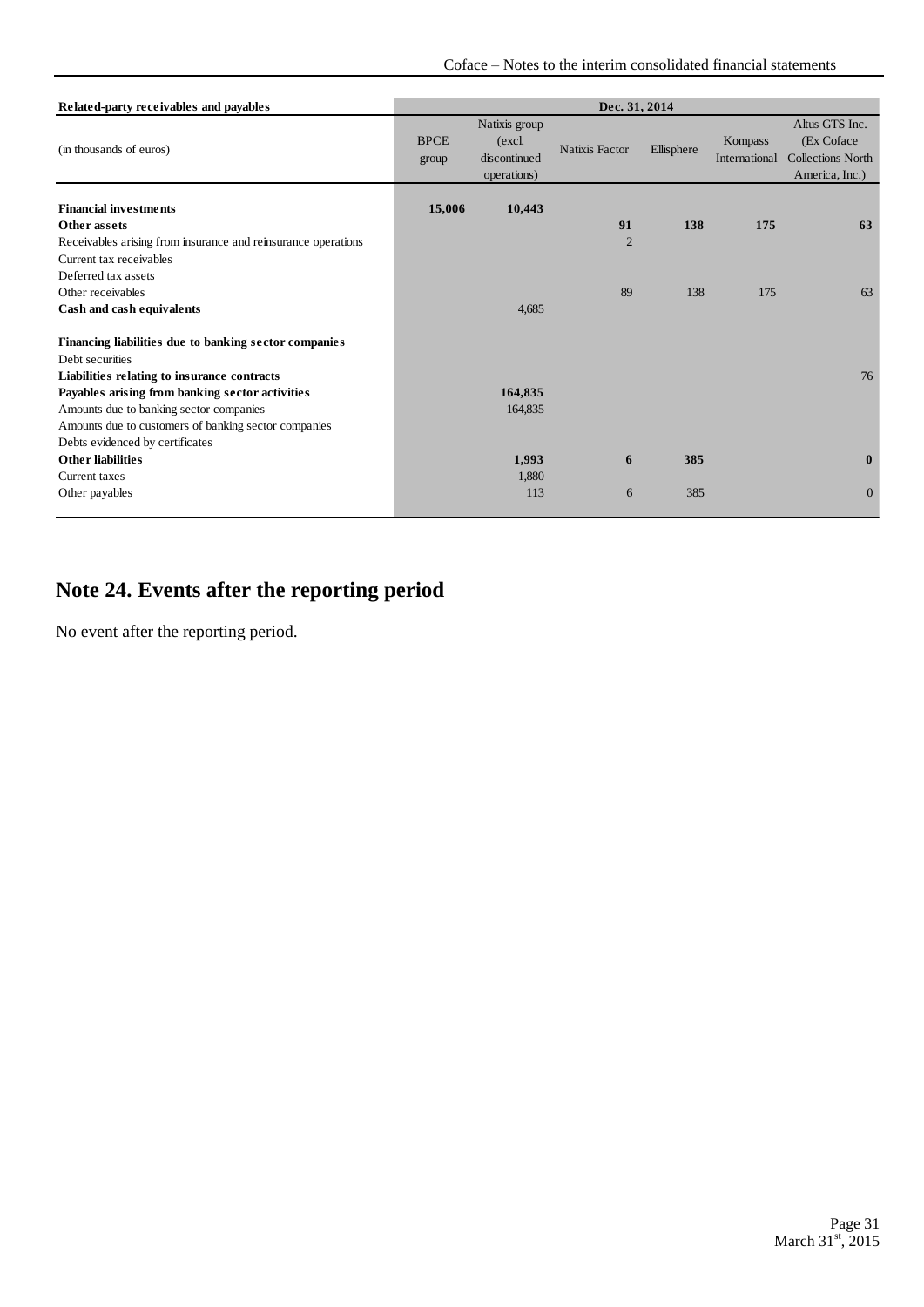#### **Appendix: Calculation of operating ratios**

In the course of its business, and in addition to the financial information published in accordance with IFRS, the Coface Group tracks certain key operating ratios that provide an understanding of the Coface Group's performance and profitability of its products (loss ratio, cost ratio and combined ratio).

| (in thousands of euros)                                      | Note | Q1-2014    | Q1-2014<br>IFRIC 21 restrated | Q1-2015    |
|--------------------------------------------------------------|------|------------|-------------------------------|------------|
| Earned premiums excluding policyholders' bonuses and rebates | 13   | 309,877    | 309,877                       | 326,054    |
| Policyholders' bonuses and rebates                           | 13   | $-22,359$  | $-22,359$                     | $-19,119$  |
| <b>Earned premiums</b>                                       | 13   | 287,518    | 287,518                       | 306,935    |
| Fee and commission income                                    | 13   | 38,351     | 38,351                        | 39,304     |
| of which Fees and commission income                          | 13   | 35,634     | 35,634                        | 36,717     |
| of which Other insurance-related services                    | 13   | 2,717      | 2,717                         | 2,587      |
| Remuneration of public procedures                            | 13   | 16,320     | 16,320                        | 14,944     |
| Services                                                     | 13   | 11,465     | 11,465                        | 10,168     |
| of which Business information and other services             | 13   | 6,552      | 6,552                         | 6,340      |
| of which Receivables management                              | 13   | 4,913      | 4,913                         | 3,828      |
| Net income from banking activities (Factoring)               | 13   | 16,350     | 16,350                        | 18,234     |
| <b>Consolidated revenue</b>                                  | 13   | 370,004    | 370,004                       | 389,585    |
| <b>Claims</b> expenses                                       | 14   | $-137,177$ | $-137,177$                    | $-152,746$ |
| Income from ceded reinsurance                                | 16   | 47,972     | 47,972                        | 54,959     |
| of which Ceded claims                                        | 16   | 23,733     | 23,733                        | 33,702     |
| of which Commissions paid by reinsurers                      | 16   | 24,239     | 24,239                        | 21,257     |
| <b>Expenses from ceded reinsurance</b>                       | 16   | $-72,271$  | $-72,271$                     | $-68,082$  |
| of which Ceded premiums                                      | 16   | $-77,207$  | $-77,207$                     | $-81,446$  |
| of which Ceded policyholders' bonuses and rebates            | 16   | 4,936      | 4,936                         | 13,364     |
| Policy acquisition costs                                     | 15   | $-65,026$  | $-65,234$                     | $-74,918$  |
| Administrative costs                                         | 15   | $-61,567$  | $-61,799$                     | $-63,404$  |
| Other current operating expenses                             | 15   | $-20,356$  | $-20,668$                     | $-20,241$  |
| Investment management expenses                               | 15   | $-1,276$   | $-1,276$                      | $-618$     |
| of which Insurance                                           | 15   | $-1,086$   | $-1,086$                      | $-618$     |
| Claims handling expenses                                     | 15   | $-8,107$   | $-8,166$                      | $-7,350$   |
| Expenses from banking activities, excluding cost of risk     |      | $-2,874$   | $-2,874$                      | $-3,328$   |
| Expenses from other activities                               |      | $-12,239$  | $-12,239$                     | $-11,532$  |
| Overheads including expenses from other activities           |      | $-171,446$ | $-172,257$                    | $-181,391$ |
| of which employee profit-sharing                             | 15   | $-2,517$   | $-2,517$                      | $-3,387$   |

#### **Calculation of ratios as at March 31**